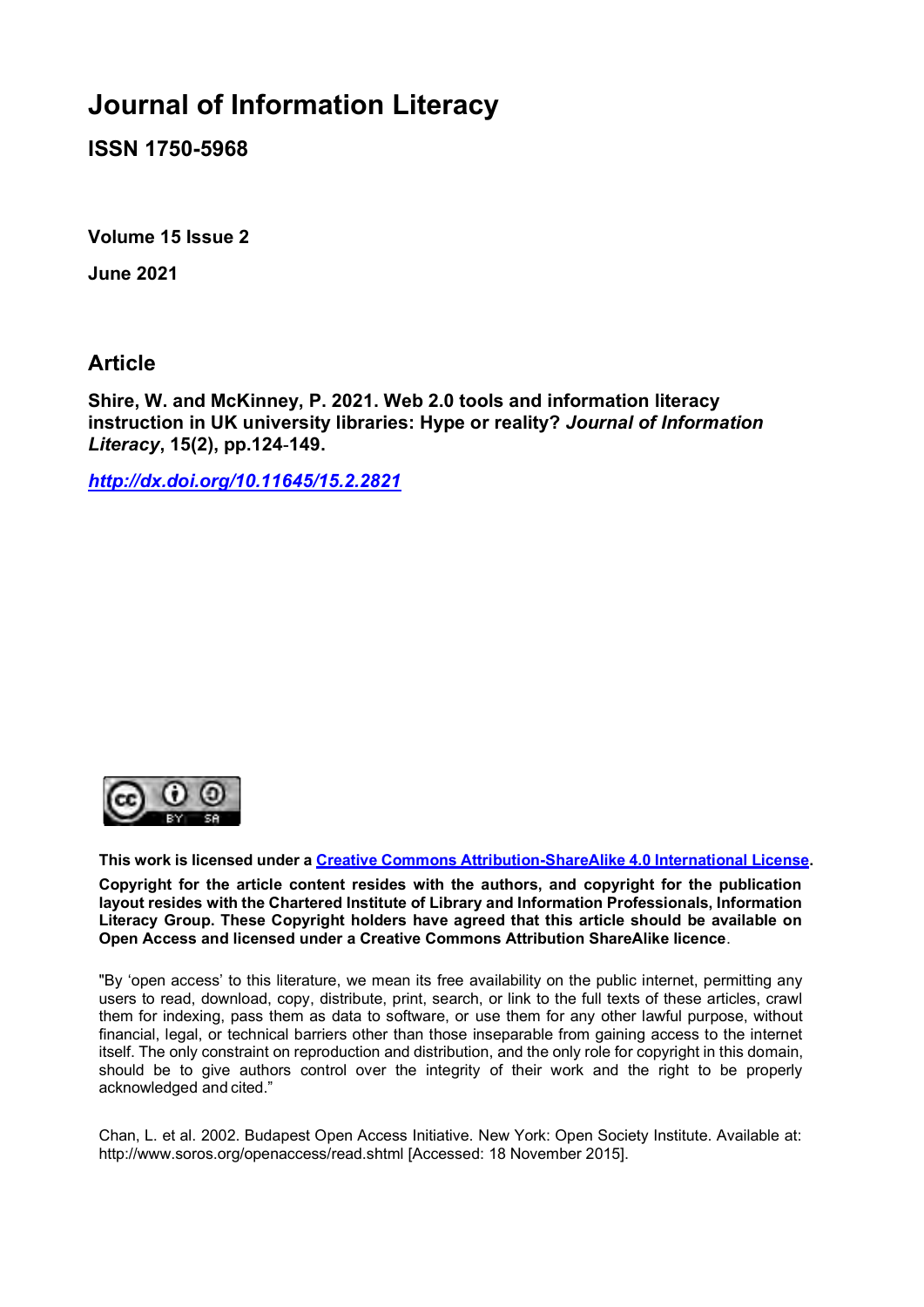# **Web 2.0 tools and information literacy instruction in UK university libraries: Hype or reality?**

**William Shire, Assistant Librarian, Magdalen College, University of Oxford. Email: [william.shire@magd.ox.ac.uk.ac.uk](mailto:william.shire@magd.ox.ac.uk.ac.uk)**

**Pamela McKinney, Lecturer, Information School, University of Sheffield. Email: [p.mckinney@sheffield.ac.uk](mailto:p.mckinney@sheffield.ac.uk) Twitter: @ischoolpam ORCID: [0000-0002-0227-3534](https://orcid.org/0000-0002-0227-3534)**

## **Abstract**

The literature reveals a clear debate around the use of Web 2.0 tools in information literacy (IL) instruction, with some commentators arguing that they effectively support pedagogy and others arguing that there is no sustained evidence for this. Instead, they argue that many librarians are reluctant to use the tools, hindering their overall adoption. This mixed-methods study incorporated a survey and interview to explore this debate. The aim of the study was to analyse the adoption and perception of Web 2.0 tools for IL teaching specifically within university libraries in the United Kingdom. The results revealed that there is initial evidence to suggest that a large proportion of librarians are actively using Web 2.0 tools to support IL pedagogy, but that there is also a smaller group that has a negative reaction to them and do not consider them beneficial.

This study provides new knowledge for researchers around the use of technology in IL teaching and librarians' perception of it, addressing a key gap in the literature around the UK university sector. Additionally, it is particularly useful for practitioners, as the issues it raises can improve the use of technology in IL teaching.

## **Keywords**

academic libraries; constructivist theory; higher education; information literacy; technologyenhanced learning; UK; web 2.0

## **1. Introduction**

Information literacy (IL) teaching within university libraries in the United Kingdom has developed and expanded in recent decades and remained far from static. Instead, it has continuously altered to reflect pedagogical and technological developments (Bodleian Libraries, 2020; Cambridge Libraries, 2020; Sheffield University Library, 2020). Such developments can be seen in CILIP's recently updated definition of IL. As such, this study will define IL as 'the ability to think critically and make balanced judgements about any information we find and use' (CILIP Information Literacy Group, 2018).

Over time, the role of technology in IL teaching has continued to grow, with Pinfield et al. (2017) highlighting the importance of 'pedagogies supported by technology-enhanced learning' as a key developing trend within the sector (p.4). It has therefore been argued that these areas are mutually dependent. As technology and particularly the internet becomes increasingly important in our lives, it has been argued that IL teaching should adapt accordingly, helping to create 'a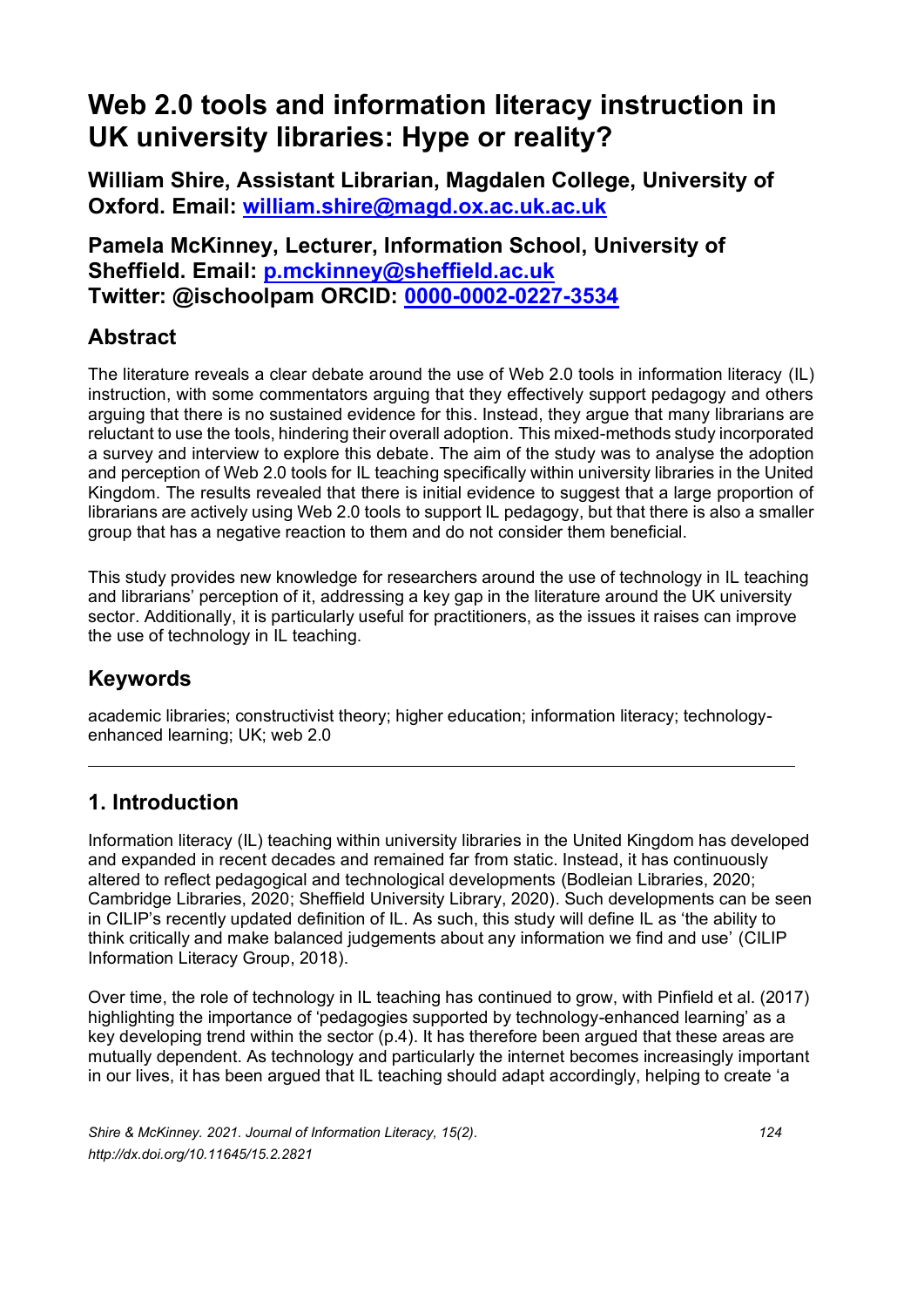more integrated learning environment' and to introduce support 'at the point of need' of students (Gersch et al., 2016, p.211).

One important aspect of this technology-enhanced learning has been the increasing use of Web 2.0 tools since their introduction. As this study focuses on the practical use of these tools by both IL teachers and students, it uses a broad definition of Web 2.0 as 'using the internet to provide platforms through which network effects can emerge' (Blank & Reisdorf, 2012, p.539). This broader definition of the tools encompasses several well-known and popular tools such as Twitter, Facebook, and YouTube, but also expands to other tools often used in a library environment. These include LibGuides, a tool that incorporates many Web 2.0 features by facilitating 'user-librarian interaction' (Bernier, 2010, conclusion, para. 1), and online quiz software that aims to create a similar networked interaction between student and teacher.

Due to its ability to aid users to generate their own content and communicate with each other over intuitive interfaces, Web 2.0 revolutionised the internet with several tools now considered 'ubiquitous' in society (Rose, 2011, p.35). Consequently, it has had a profound influence on pedagogy and in particular constructivist pedagogy. This influence can best be seen when the precise definition of constructivism is explored. It has been defined as a pedagogy that emphasises 'hands-on, activity-based teaching and learning' (Keengwe et al., 2014, p.888). As several of the Web 2.0 tools mentioned above incorporate features that support and facilitate dialogue between users, they can be considered as the perfect tools to easily implement and scaffold constructivism in the classroom by supporting interactive activities and increasing student engagement.

Since the introduction of Web 2.0 tools, however, there has been much debate on the role of these tools within IL teaching and the wider library sector. On the one hand, after their introduction Web 2.0 tools were embraced by several researchers who argued that such tools would revolutionise IL teaching (Farkas, 2012; McNicol, 2015). On the other hand, other commentators critiqued this initial enthusiasm, suggesting that their effectiveness has been hyped within IL teaching (Deodato, 2018; Godwin, 2009) and that the supposed benefits of technology-enhanced constructivist learning, such as increased levels of student engagement, are 'under-theorised' and 'only considered fragmentally in research' across the higher education sector (Bond et al., 2020, p.21).

This study aims to contextualise and revitalise this important debate within IL teaching in the United Kingdom, an area that has been under-researched previously. As a result of this, it not only addresses an important research gap, but also extends the knowledge base on university librarian opinions of Web 2.0 based pedagogical approaches to teaching IL. Furthermore, it is anticipated that interest in digital tools for teaching will continue to grow following campus closures caused by the coronavirus pandemic whereby traditional teaching became increasingly difficult, if not impossible (UNESCO, 2020).

To address this gap and to decide whether the use of these tools is hype or reality within IL teaching in the United Kingdom, the study had the following aim and objectives:

#### Overall Aim:

To study and analyse the adoption of Web 2.0 tools for IL teaching within university libraries in the United Kingdom.

*Shire & McKinney. 2021. Journal of Information Literacy, 15(2). 125 http://dx.doi.org/10.11645/15.2.2821*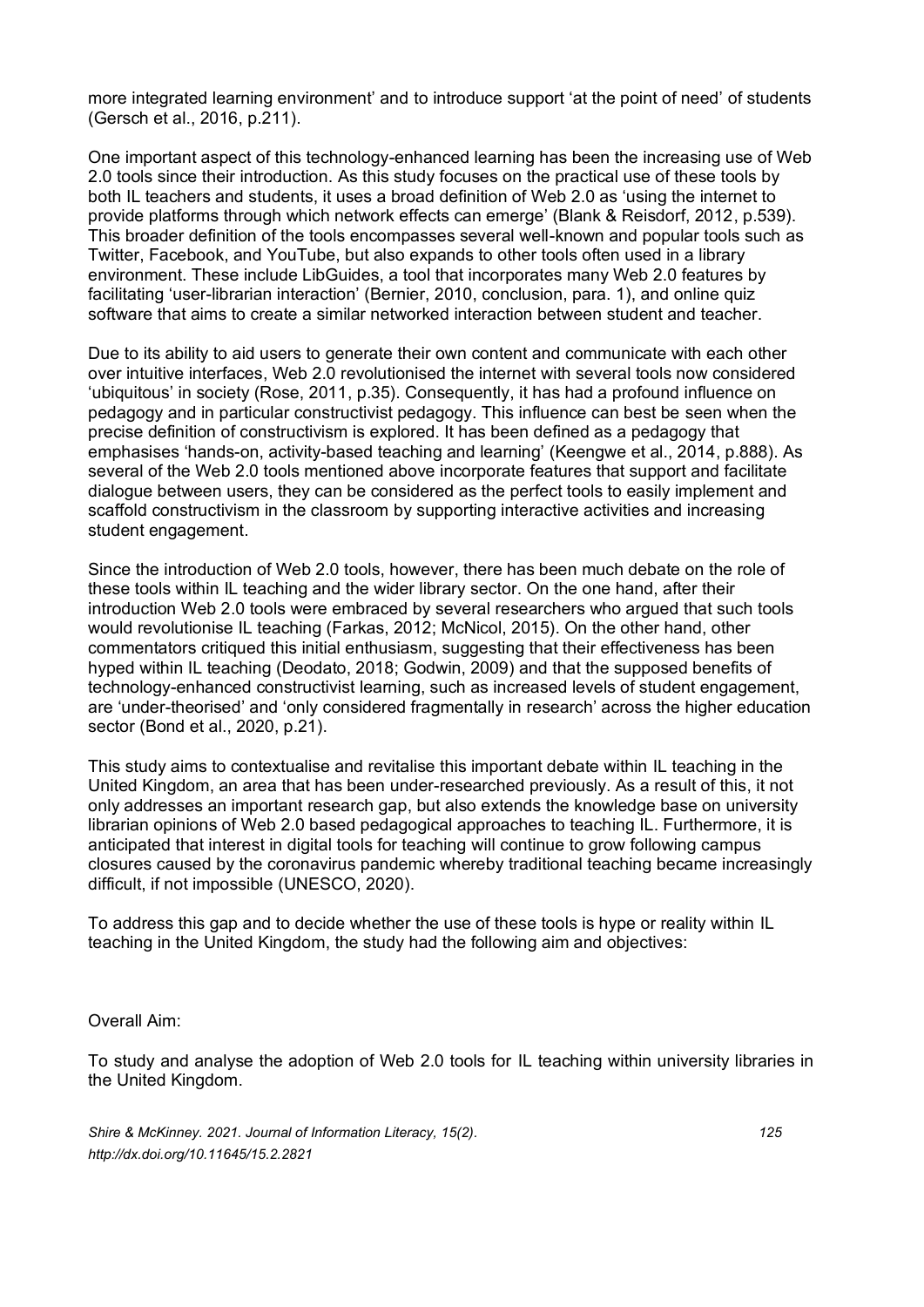Specific Objectives:

- 1. To discover which specific Web 2.0 tools are being used for information literacy teaching and hence gain a broader picture of their adoption.
- 2. To gain more information on how these tools are used in the classroom.
- 3. To analyse whether the use of these tools is linked to pedagogy.
- 4. To analyse teaching librarians' perceptions of these tools.
- 5. To analyse whether perceptions of these tools affect their overall adoption.

First the literature on the historical development and current practices of using Web 2.0 tools to teach IL in universities is presented. The mixed methods approach to the research is discussed, and the two data collection methods are detailed. The quantitative and qualitative results are presented, and then the data from both methods is discussed in relation to the literature. Finally, implications are drawn for IL educators seeking to use Web 2.0 tools in their own teaching.

## **2. Literature Review**

## **2.1 Introduction**

Unsurprisingly, the increasing use of Web 2.0 tools society-wide has greatly influenced the literature. This review aims to both summarise and analyse this literature. It will argue that the discussion of Web 2.0 tools has been divided chronologically and in terms of advocacy. It will demonstrate that one group of commentators has extolled their use in supporting pedagogy whilst another has criticised this viewpoint as mere hype that has not influenced professional practice and ignored librarians' perceptions around their effectiveness. To demonstrate this fact, four key chronological developments in the literature are analysed: (2.2) the initial discussion of Web 2.0 tools, (2.3) their perceived pedagogical benefits for teaching IL, (2.4) the subsequent criticism and rejection of the use of these tools and (2.5) a recent resurgence of an important link between pedagogy and technology.

## **2.2 Initial discussion**

The concept of Web 2.0 tools was developed in the United States, O'Reilly (2007) can be considered a seminal writer. In an influential article, he not only defined Web 2.0 but also focused on how Web 2.0 would influence future software development. After its publication, several library practitioners quickly realised the importance of this development on both IL teaching and the wider library sector. This fact is perhaps best demonstrated in Singh's (2015) literature review of Web 2.0 technologies in libraries, which reported that in 2008, 79 articles were written on Web 2.0 and librarianship in various journals, revealing a clear and immediate interest in the field.

Singh's research focused on the use of Web 2.0 tools across the entire library sector, but specific interest in teaching can be seen in other commentators. In the early stages of Web 2.0 adoption the literature reflects an experimental approach to the use of these technologies in libraries. Some had optimistic opinions about its future (Adolphus, 2009; Whittaker & Dunham, 2009) and Click and Petit) argued that librarians needed to use these tools 'to remain relevant' (2010, p.138). Other commentators, such as Joint (2010), although agreeing that Web 2.0 tools had the potential to be useful, also began to list worries of using such tools as librarians were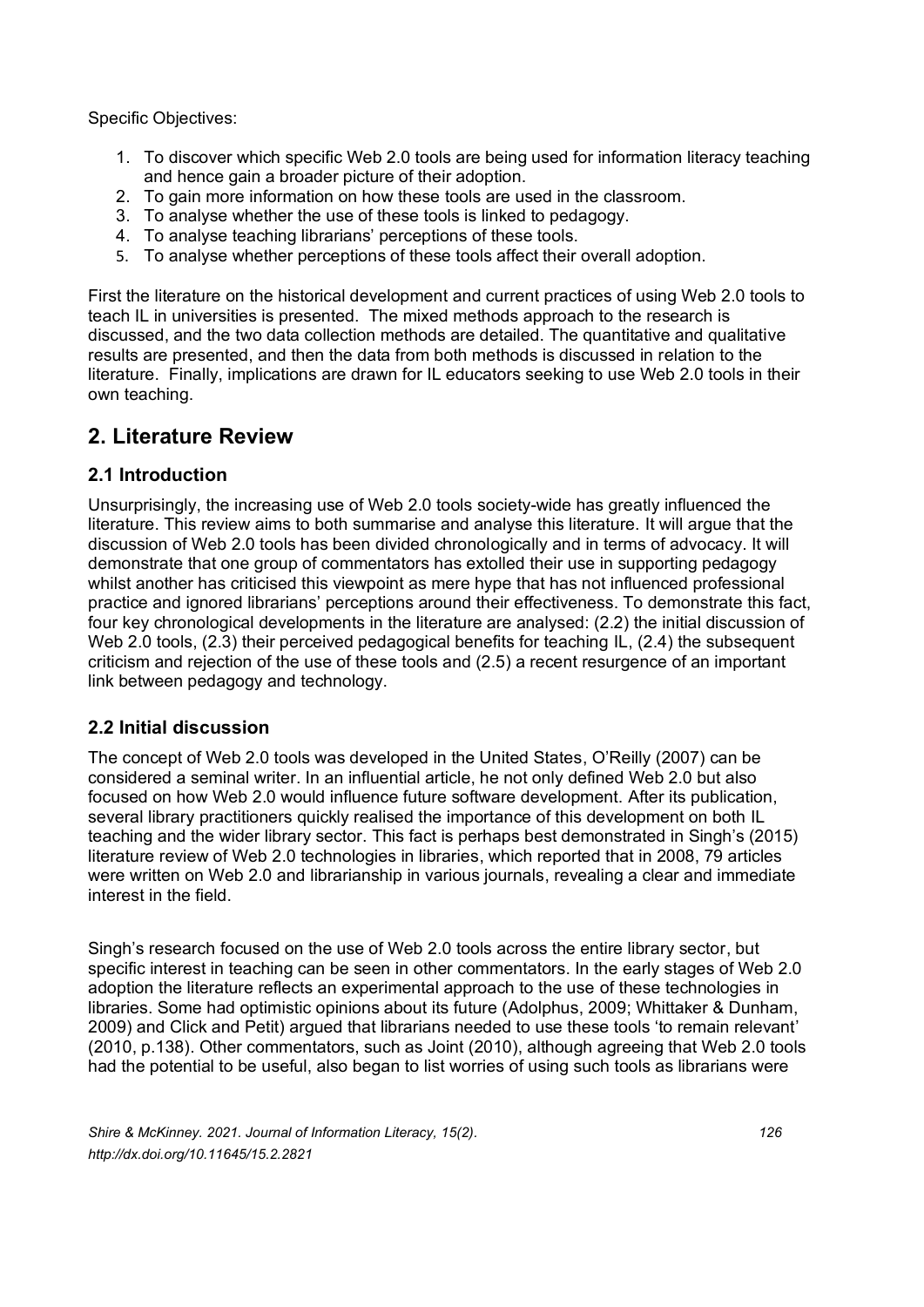grappling with technology developed 'outside of the library world' (p.491). Likewise, concerns over privacy and data protection were also expressed (Deodato, 2018). Quickly, therefore, librarians realised the importance of these tools and actively began to consider their influence for the sector.

## **2.3 Pedagogy and Information Literacy 2.0**

Subsequently, research then divided. On the one hand, some researchers including Nygaard (2015) and Favaro (2012) began to link Web 2.0 use with pedagogical practice and connected them increasingly to constructivist pedagogies. Others began to further explore these ideas from a theoretical perspective, arguing that Web 2.0 tools could support constructivist approaches and hence 'enhance student learning' (Bobish, 2011, p.63). To support this hype around these tools, terms such as 'Pedagogy 2.0' (Farkas, 2012, p.87) and 'Information Literacy 2.0' (McNicol, 2015, p.303) were coined to describe an expanded form of IL teaching that would utilise the collaborative nature of these technologies to turn students into 'information producers, creators, and co-creators' (Spiranec & Zorica, 2010, p.144).

This initial theoretical perspective was then explored by researchers favouring a case study approach to investigate the effectiveness of these tools in a classroom setting. McLoughlin and Alam (2014), for example, in a case study that used Web 2.0 tools to teach social informatics, found that they can support an effective constructivist pedagogy, but only if the use of tools is scaffolded appropriately with learners. Likewise, Funnell (2017) used a case study to demonstrate that a specific Web 2.0 tool, in this case an audience response system, can increase student engagement. Finally, Sachs et al. (2013) used the results of a case study to reveal that audio-visual Web 2.0 tools can support effective learning and increase student satisfaction.

An initial review of the available literature, therefore, provides some evidence that the use of Web 2.0 tools in IL teaching can and does support creative constructivist pedagogical approaches. It is equally clear, however, that McLoughlin and Alam (2014) and Sachs et al. (2013) provide isolated examples of their adoption in a non-UK context and focus on sustained and compulsory IL education, a form of teaching that is rare in the UK. Likewise, these isolated case studies cannot provide a picture of the uptake and use of these tools across the sector and may, therefore, just represent examples of best practice.

A more holistic approach was adopted by Luo (2010) in a pioneering study which employed a survey and follow-up interviews to ascertain the uptake and use of such tools within IL instruction in the United States. Key findings were that many librarians were using these tools and that they were supporting 'constructivism-oriented pedagogical approaches' (p.32). While this was a national level study in the US, it is over ten years old so may not represent the current reality of the use of Web 2.0 technologies for IL teaching in the UK. It is, therefore, important to conduct more research not only from a UK perspective, but also to invite librarians that do not use these tools to participate in a study on their use in IL teaching. Otherwise, it is impossible to discover whether use of these tools is hype, or the reality praised by their proponents in the case studies above.

## **2.4 Criticism**

The lack of evidence of widespread effective use of Web 2.0 tools has prompted critique of the enthusiasm for these tools in IL teaching. Godwin (2009) had concerns that using Web 2.0 to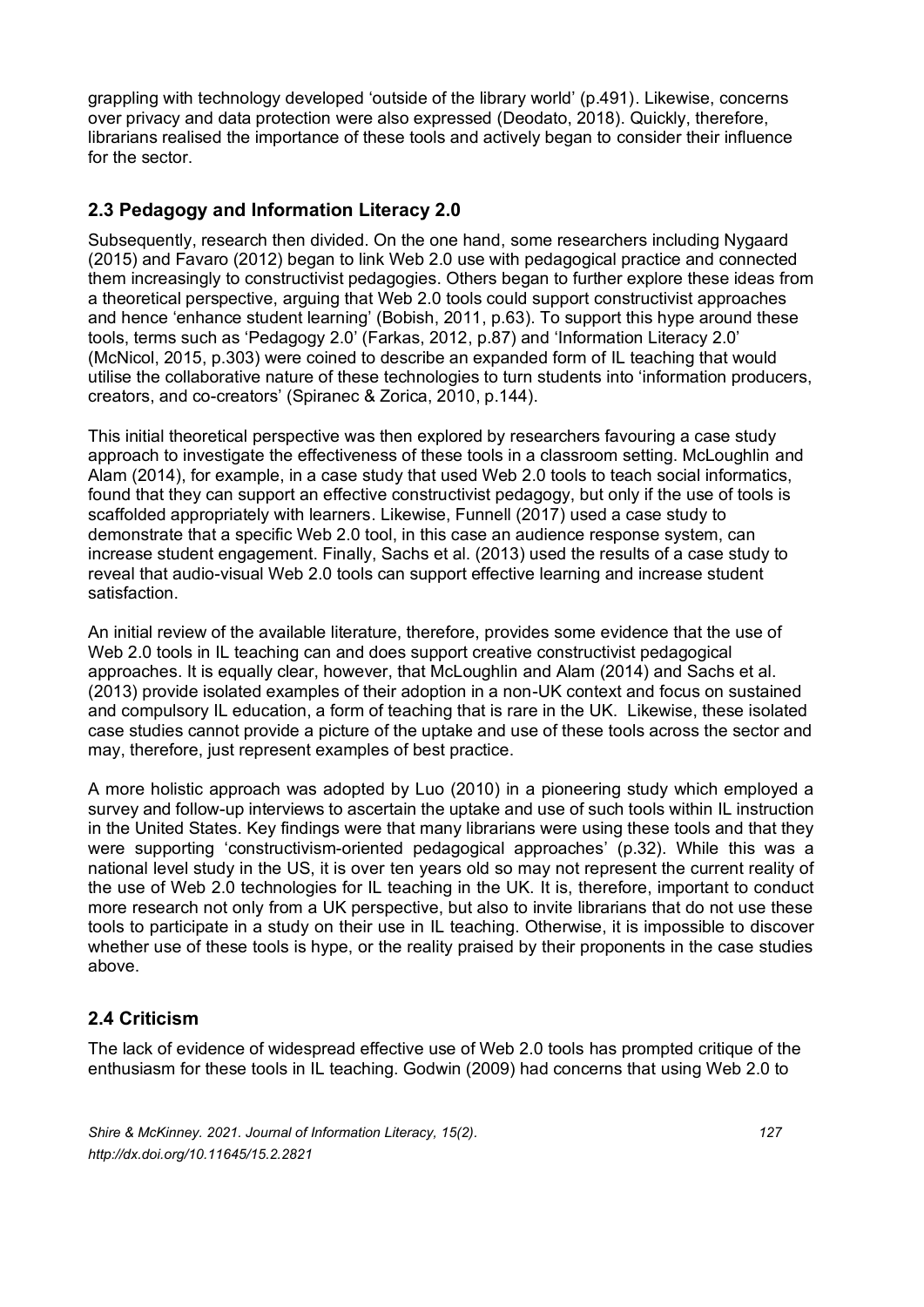teach IL had been overly hyped. Other commentators argued that the technology was being used for the sake of it (Adolphus, 2009). In an excellently balanced article, Farkas (2012) also highlighted the potential problems of using Web 2.0 tools, arguing that they could be problematic for students that are unfamiliar with them in their personal life. Furthermore, Deodato (2014) established broad criticism of the tools, emphasising first that there was a crucial lack of 'techniques for assessing [their] use and effectiveness', and arguing that 'the transformative potential promised within the literature' simply did not materialise across the sector (p.753). Bond et al. (2020) have further supported this point by emphasising that the concept of student engagement – a supposed key benefit of Web 2.0 tools in teaching – remains 'an under-theorised concept'…'only considered fragmentally in research' (p.21).

Secondly, there has been critique of the idea that such tools are commonly used, with commentators arguing instead that negative perceptions by librarians may have reduced their uptake. Deodato (2018), for example, mentioned attitudes of librarians towards social media as a potential barrier to their successful use across the sector. He stated that their lack of effectiveness 'may have more to do with philosophical rather than technical limitations' (2018, p.1) and argued that this discourages them from using tools like social media 'to create or add value to library content' (p. 21). This viewpoint is further supported in an article by Gardois et al. (2012) on Web 2.0 services across libraries, who again highlighted that attitudes needed to change to ensure their success. Finally, Dobozy et al. (2015) pointed out that attitudes are important, as Web 2.0 tools should not be used 'based on [their] novelty' (p.8). It is clear from the literature, therefore, that many researchers believe that attitudes towards Web 2.0 tools may affect their adoption, arguing instead that the initial enthusiasm for their transformative potential was hype. Again, however, there is a lack of sustained holistic research. Some commentators, such as Yi (2014) have investigated attitudes towards Web 2.0 tools in Australia, and others, such as Wright Joe (2015) have suggested that library staff may not be able to add tools such as social media to their existing workload as they feel they are already too busy. It is clear, therefore, that there is a lack of sustained research around perceptions of these tools from librarians in the United Kingdom, so more research is required.

## **2.5 Re-Emergence of link between pedagogy and technology**

Finally, it is important to recognise a recent resurgence in research extolling a link between effective pedagogical practice in libraries and technology. Allen and Taylor (2017), for example, have argued that technology has become 'ubiquitous' in education (p.6) and cannot be ignored by librarians, especially as many higher-education courses have moved from a traditional classroom into blended or wholly online delivery that utilise Web 2.0 tools. The concept of Information Literacy 2.0, connected specifically to Web 2.0 has again featured in the literature (Rutledge & Lemire, 2017).

Other authors have linked the use of technologies such as Web 2.0 to the professional identity of librarians as teachers. Bawack (2019), for example, has used the term 'blended librarianship' to describe a librarianship of the future where librarians 'combine both the traditional skill set of librarianship with contemporary information technologies [including] Web 2.0 tools' in their teaching to become 'integral educational partners' (p.9-10). Likewise, Siwach and Malik (2019) have argued that formal training programmes must be advertised effectively and accompanied by 'online (self-help) tutorials' (p.21) to ensure that they are successful.

It is true that technology-enhanced learning is growing in importance; a fact perhaps best demonstrated in a recent review on the future of libraries that specifically highlighted 'connected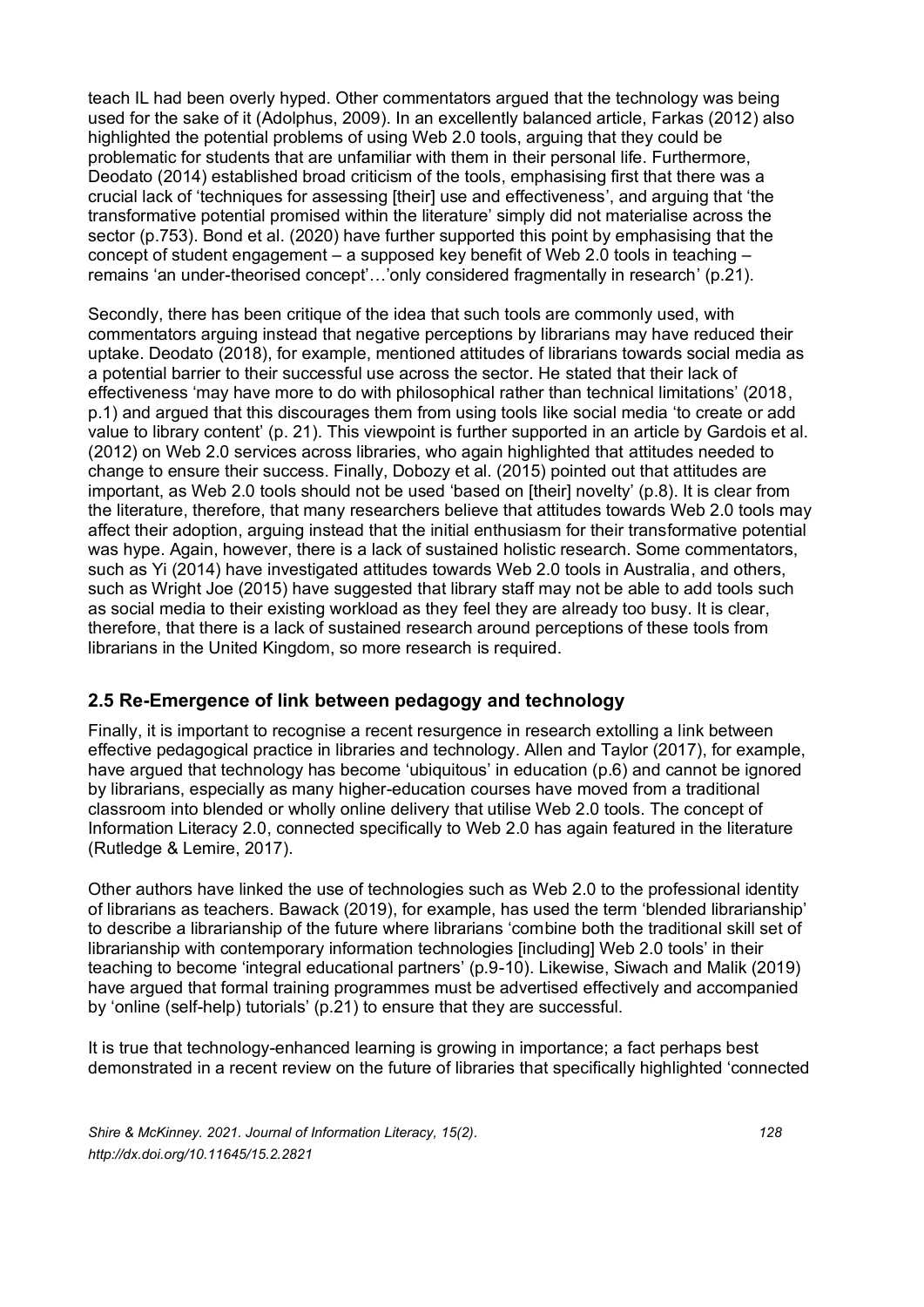learning' focused on 'pedagogies supported by technology-enhanced flexible learning' as a key trend (Pinfield et al., 2017, p.4). The most recent literature, therefore, continues to discuss the importance of technology-enhanced learning and its pedagogical benefits, mentioning Web 2.0 tools that match O'Reilly's (2007) definition, even if the phrase Web 2.0 is not always used.

## **2.6 Summary**

This literature review, therefore, has identified important gaps in the literature. Initial studies investigating the use and effectiveness of Web 2.0 tools when they were first introduced are followed by individual case studies. However, there is no study of the continued adoption and perception of such tools within university libraries in the UK, and only one comparable study of their early adoption and use in the United States. More research into the continued adoption and perception of Web 2.0 tools in IL teaching is therefore warranted.

## **3. Methodology**

## **3.1 Methodological approach**

Initial analysis of the aim and objectives revealed that varying types of data would be required to answer the research questions. Firstly, it was clear that research objectives focusing on specific Web 2.0 tools and how they are being used needed to be answered with measurable data, and as such quantitative research would be suitable (Bryman, 2012). Equally, however, it was also apparent that analysis of librarian's perceptions of Web 2.0 tools and whether their use is linked to pedagogy could not be adequately explored through quantitative data, as this would involve participants' thoughts and feelings around their teaching and the tools themselves. Instead, these objectives could best be answered with qualitative data, to reveal aspects of the participants' social world (Bryman, 2012). Finally, it was clear that measuring the impact of perceptions of the tools on their adoption would require both quantitative and qualitative analysis.

As both quantitative and qualitative data were necessary, a mixed-methods methodology was developed. A relatively recent development (Creswell, 2014), mixed-methods approaches have been linked to pragmatism as a research paradigm (Teddlie & Tashakkori, 2009). As such, mixed-methods approaches reject the dichotomy of qualitative and quantitative that are necessary in studies that are solely quantitative or qualitative and pragmatically realise that some questions can best be 'answered with information…in both narrative and numerical forms' (Teddlie & Tashakkori, 2009, p.8). Such an approach was beneficial for this study as it also provides more in-depth analysis as the two distinct forms of data are analysed together in one study (Creswell, 2014) and hence complement each other.

## **3.2 Data collection**

## **3.2.1 Survey**

The online SmartSurvey tool was selected to create the survey (SmartSurvey, 2019) which comprised thirteen questions. The initial questions were designed to collect demographic data such as age, years of experience, the form of IL teaching that participants delivered and the use of Web 2.0 tools. The last question then invited participants to a follow-up interview. If participants agreed to an interview, they listed their name and email address.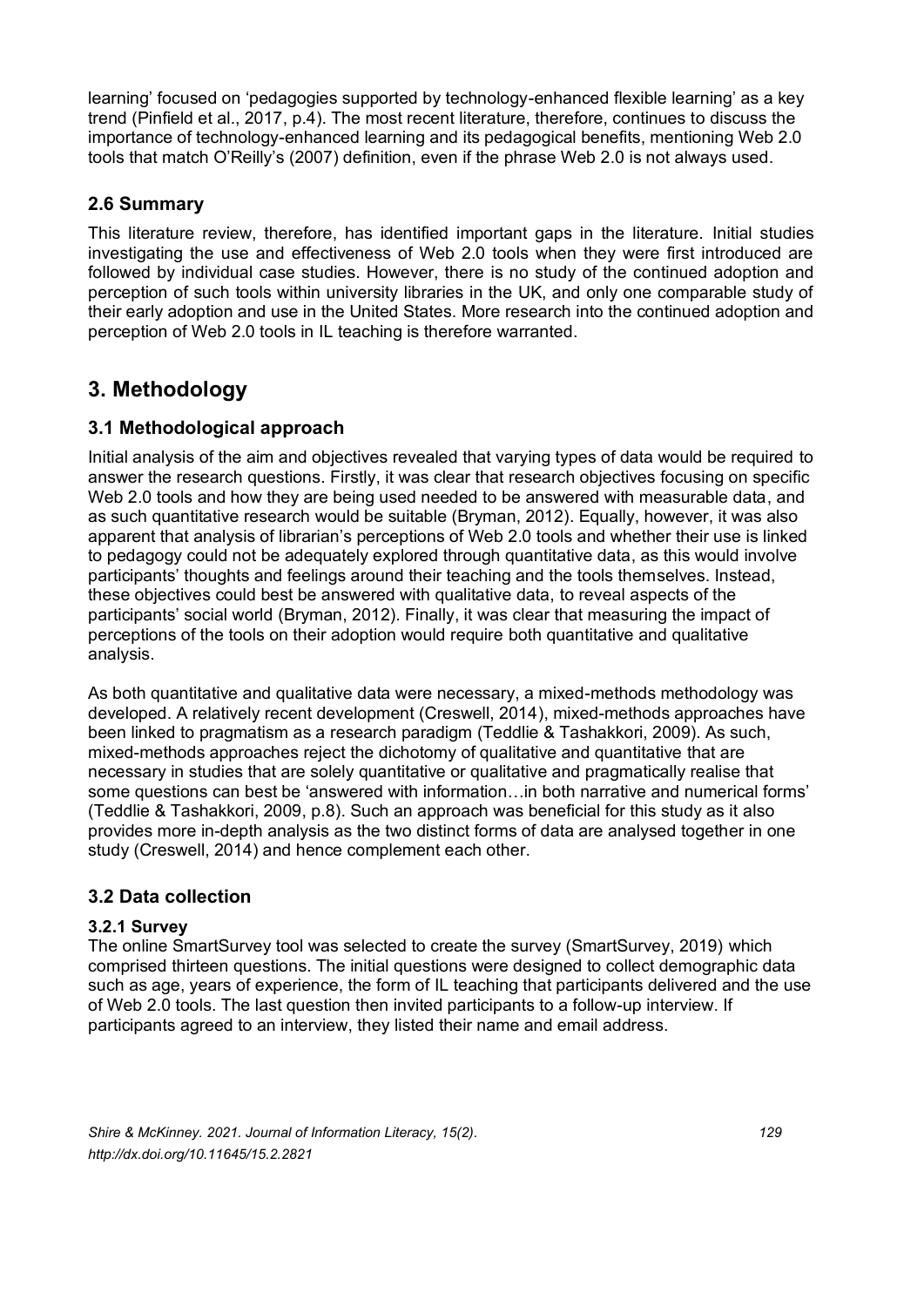At the end of several questions, options were also given to provide more open-ended feedback. These open-ended boxes naturally provided qualitative data. They were, however, included to ensure that a wide range of qualitative responses were gained and to reduce the risk of having widely different sample sizes between the two forms of data in the convergent mixed-methods approach (Creswell, 2014). Due to time constraints, it was not possible to conduct more than a handful of follow-up interviews.

It was desirable to invite responses from librarians working in higher education nationwide, and data needed to be collected quickly and at low cost (Battaglia, 2008). As such, a link to the survey was distributed via email on relevant fora such as the LIS-Infoliteracy mailing list, and on Twitter resulting in a convenience sample of respondents. The survey was active for a total of two weeks between 13th and 29th May 2019 and was answered by 110 respondents (see Table 1).

| What is your age?                                                 |                                    |                                      |             |                                      |             |                                      |                      |              |              |                              |
|-------------------------------------------------------------------|------------------------------------|--------------------------------------|-------------|--------------------------------------|-------------|--------------------------------------|----------------------|--------------|--------------|------------------------------|
| 18-24<br>25-34                                                    |                                    | 35-44                                |             |                                      | 45-54       |                                      | 55-64                |              | $64$ and $>$ |                              |
| 2(1.82%)                                                          | 35 (31.82%)                        |                                      | 38 (34.55%) |                                      |             | 24 (21.82%)                          |                      | 11 (10.00%)  |              | $0(0\%)$                     |
| How long have you been teaching IL?                               |                                    |                                      |             |                                      |             |                                      |                      |              |              |                              |
| < 1 year<br>1-3 years                                             |                                    |                                      | 3-5 years   |                                      | 5-10 years  |                                      | 10 years and greater |              |              |                              |
| 3(2.73%)                                                          | 23 (20.91%)                        |                                      |             | 21 (19.09%)                          | 19 (17.27%) |                                      |                      | 44 (40.00%)  |              |                              |
|                                                                   | Who do you most often teach IL to? |                                      |             |                                      |             |                                      |                      |              |              |                              |
| <b>Undergraduates</b><br><b>Postgraduates</b>                     |                                    |                                      |             |                                      |             | <b>Both</b>                          |                      | <b>Other</b> |              |                              |
| 28 (25.45%)<br>13 (11.82%)                                        |                                    |                                      |             |                                      | 58 (52.73%) |                                      |                      | 11 (10.00%)  |              |                              |
| What is the format of your IL classes? (selecting all that apply) |                                    |                                      |             |                                      |             |                                      |                      |              |              |                              |
| <b>Formal credit</b><br><b>COULSES</b>                            |                                    | <b>Both credit</b><br>and non-credit |             | <b>Both credit and</b><br>non-credit |             | Independent<br>in-house<br>workshops |                      |              |              | <b>Induction</b><br>sessions |
| 2(1.82%)                                                          |                                    | 70 (63.64%)                          |             | 12 (10.91%)                          |             |                                      | 86 (78.18%)          |              |              | 101 (91.82%)                 |
| What is the delivery mode of your IL teaching?                    |                                    |                                      |             |                                      |             |                                      |                      |              |              |                              |
| <b>Face-to-Face</b>                                               |                                    |                                      |             | Online                               |             |                                      | <b>Both</b>          |              |              |                              |
| 57 (51.82%)                                                       |                                    |                                      |             | $2(1.82\%)$                          |             |                                      | 51 (46.36%)          |              |              |                              |

**Table 1:** Summary of 110 Survey Respondent Demographics

The distributed survey is included as Appendix 1.

## **3.2.2 Interviews**

The interview questions were designed to discover more information on perceptions of Web 2.0 tools, and whether this affected their use in teaching. A guided focused approach was adopted (Bell & Waters, 2014), where the interviewer did not attempt to control the entire interview process (as in a structured approach), but rather emphasised a framework of key questions which guided the direction and content of the interview.

In total, eight broad questions were developed for all interviews. They focused on participants' perception of Web 2.0 tools both in the past and present and whether any factors would improve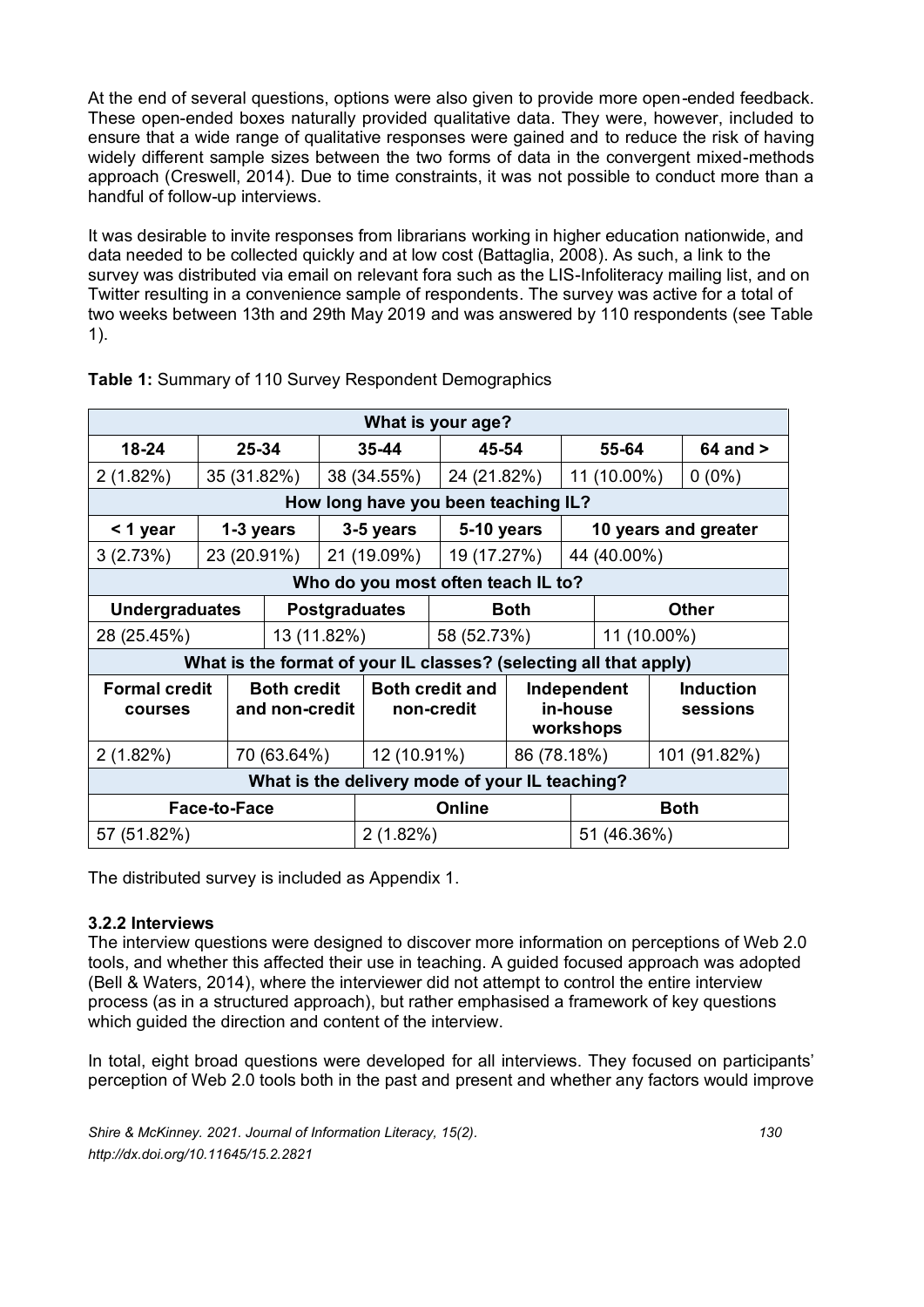their perception of them. Under each broad question, several prompts were included to aid discussion. These prompts related directly to the themes raised in the survey data and were included to ensure that interview participants added to the existing data and provided richer qualitative data around them.

In total, three interviews were conducted, with participants selected from survey respondents. These participants were selected based on years of experience and seniority level (see Table 2).

| Interviewee | <b>Experience (years)</b> | <b>Seniority:</b> |
|-------------|---------------------------|-------------------|
|             |                           | Low               |
|             | $3 - 5$                   | Intermediate      |
|             | $5 - 10$                  | High              |

**Table 2:** Summary of Interview Participants

All interviewees were female and in the age range of 20-50. The final interview schedule is included as Appendix 2.

## **3.3 Research ethics**

This study naturally involved collecting data from human participants, so raised ethical considerations around the use, anonymity and storage of data. As such, several steps were taken to ensure that any ethical concerns were addressed.

Informed consent was sought for both data collection methods. Participants were made aware of the purpose of the research, the risks involved in participating and stated how data would be stored. Participants had to indicate their consent to access the online survey and were required to sign a consent form at the interview. The survey questions were designed to preserve anonymity, and participants only revealed their contact details if they specifically wanted to be included in the interview aspect of the study. After interview completion, all personal information was deleted, and any information that might personally identify an interviewee has been removed from the data reported here. Finally, all data was stored on a secure data drive.

This research received ethical approval from the Information School at the University of Sheffield.

#### **3.4 Data analysis**

Data analysis was completed in two stages. The quantitative data was analysed using descriptive statistics to ascertain appropriate mean, median and mode values. The second stage involved analysis of the richer qualitative data using the Interpretative Phenomenological Approach (Fade, 2004) which was chosen as it focuses on individual 'human experience' (Fade, 2004, p.647). The interviews were transcribed, then combined with the qualitative data from the surveys. This data was analysed thematically (Fade, 2004). These themes were then grouped into categories and compared to give an overall idea of the perceptions of Web 2.0 tools across the qualitative data.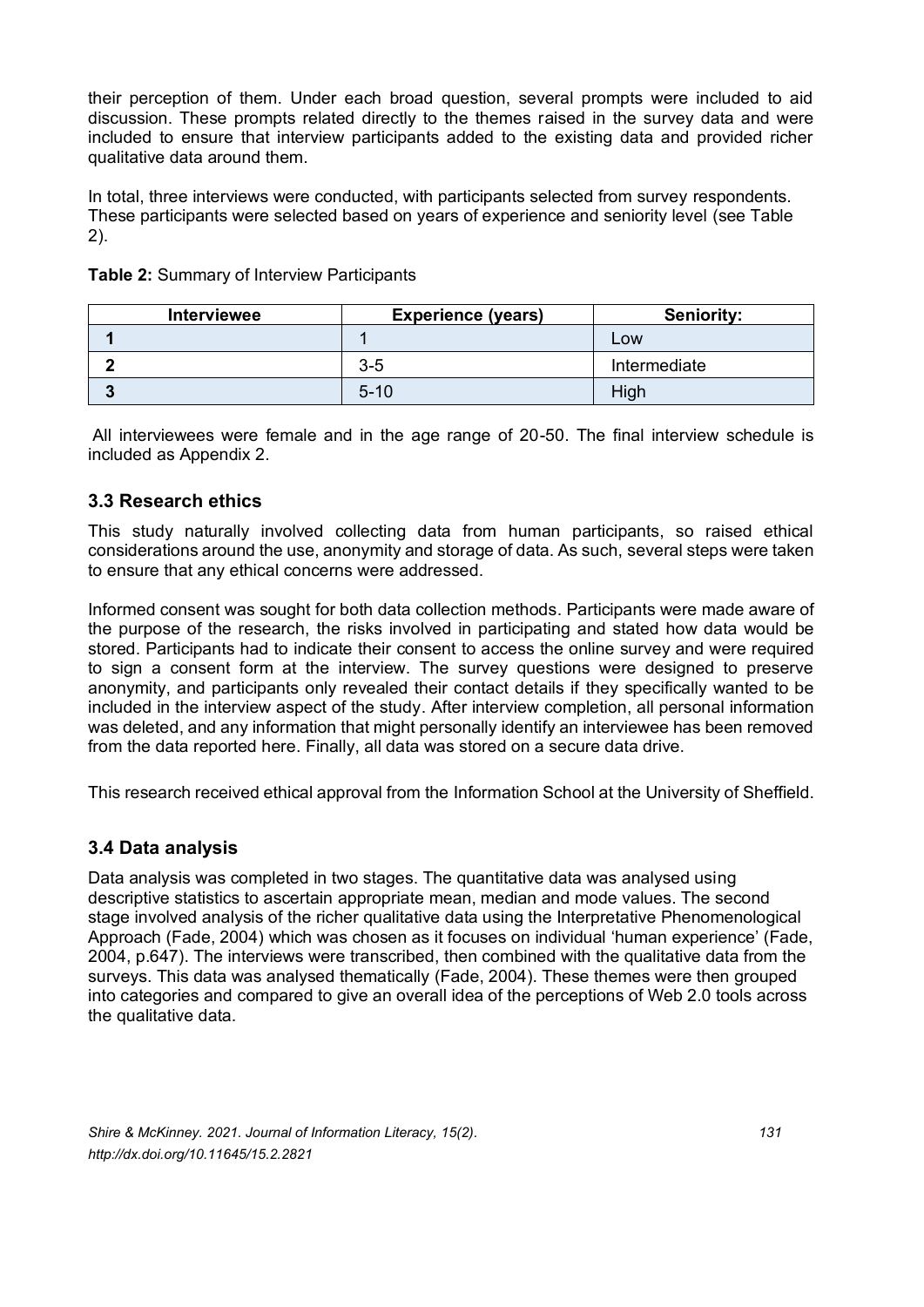## **3.5 Limitations**

Although every care was taken to develop an effective methodology, it clearly contains certain limitations. To begin with, the convenience sampling used to attract participants was potentially biased. As Battaglia (2008) points out, convenience sampling 'does not allow the research…to have any sense of what target population is represented by the sample' (p.149). Although many responses were gained from librarians, the study cannot be deemed to be a representative sample of all teaching librarians. The respondents to the survey were self-selecting, and may disproportionally represent opinions of librarians who have engaged with Web 2.0 tools in their teaching.

Likewise, the survey assumed that the use of larger numbers of tools in multiple ways as greater adoption of the technology. Whilst this is undoubtedly correct, it does not take into account the fact that some librarians may be using only one tool in one complex way very effectively. More research is necessary to consider this individual usage.

Finally, the interview sample of three interviews is small. Although effort was taken to ensure that this sample was representative of librarians with different levels of teaching experience, three interviews cannot be taken to be representative. Likewise, all interviews were conducted with participants working in libraries located in South-East England, so there is a geographical bias to the results.

## **4. Results**

The findings from the quantitative and qualitative data are reported separately below, before they are combined and contrasted in the final discussion section.

## **4.1 Quantitative results**

#### **4.1.1 Current use**

Participants were asked to identify the tools they currently used for IL teaching in a UK context, and could select as many options as they liked (see Figure 1).



**Figure 1: Current use of Web 2.0 tools** 

*Shire & McKinney. 2021. Journal of Information Literacy, 15(2). 132 http://dx.doi.org/10.11645/15.2.2821*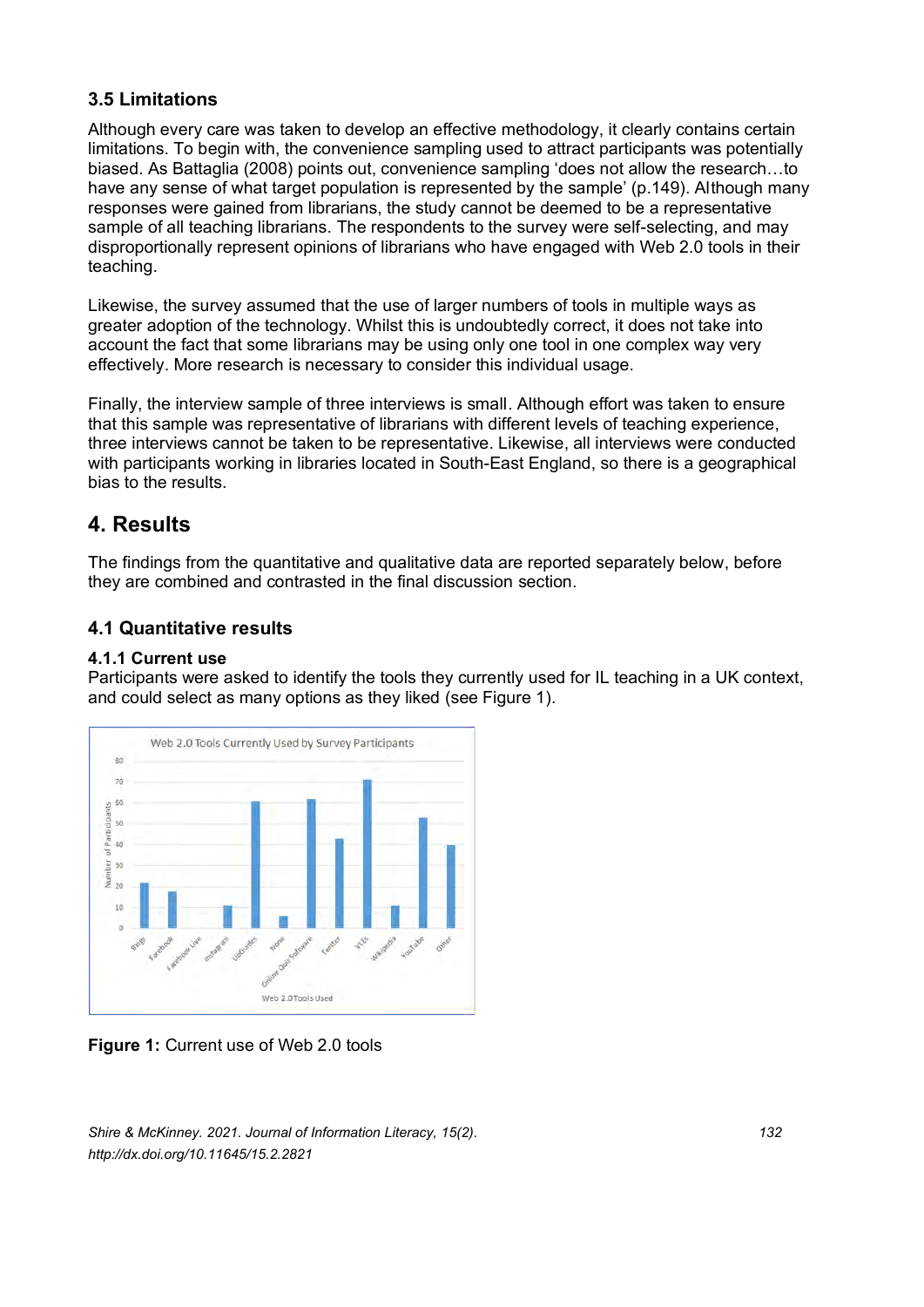The mean number of tools used per participant was 3.8, the median was three and the mode was also three. Clarifications and examples of the Web 2.0 tools listed above were included in the original survey (Appendix 1) to aid participants.

#### **4.1.2 Intended use**

Additionally, survey data revealed that participants use Web 2.0 tools in several different ways for teaching purposes (see Figure 2), with improving student engagement (79.09%), facilitating course delivery (75.45%) and advertising courses (53.64%) being the top three answers (see Figure 2).



**Figure 2:** Intended use of Web 2.0 tools

## **4.1.3 Opinions of Web 2.0 tools**

The survey also asked for current opinions of Web 2.0 tools, 48 reported them to be 'very useful' (43.64%), with 44 agreeing they were 'somewhat useful' (40%). Participants were asked if their opinions of Web 2.0 tools had changed over time, and 36 stated that they thought the tools had become 'more effective' (32.73%), whereas 61 stated that the tools had 'remained static' (55.45%). The quantitative opinion data from the survey, therefore, suggests an overly favourable attitude to the tools but suggests that this attitude has remained static over time for a large part of the overall survey population.

## **4.1.4 Effect of opinion on usage:**

Finally, descriptive statistical analysis of the quantitative results revealed that there is a relationship between participants' expressed opinion of Web 2.0 tools and the adoption of increasing numbers of tools used in multiple ways. These results can best be seen in Table 3 below.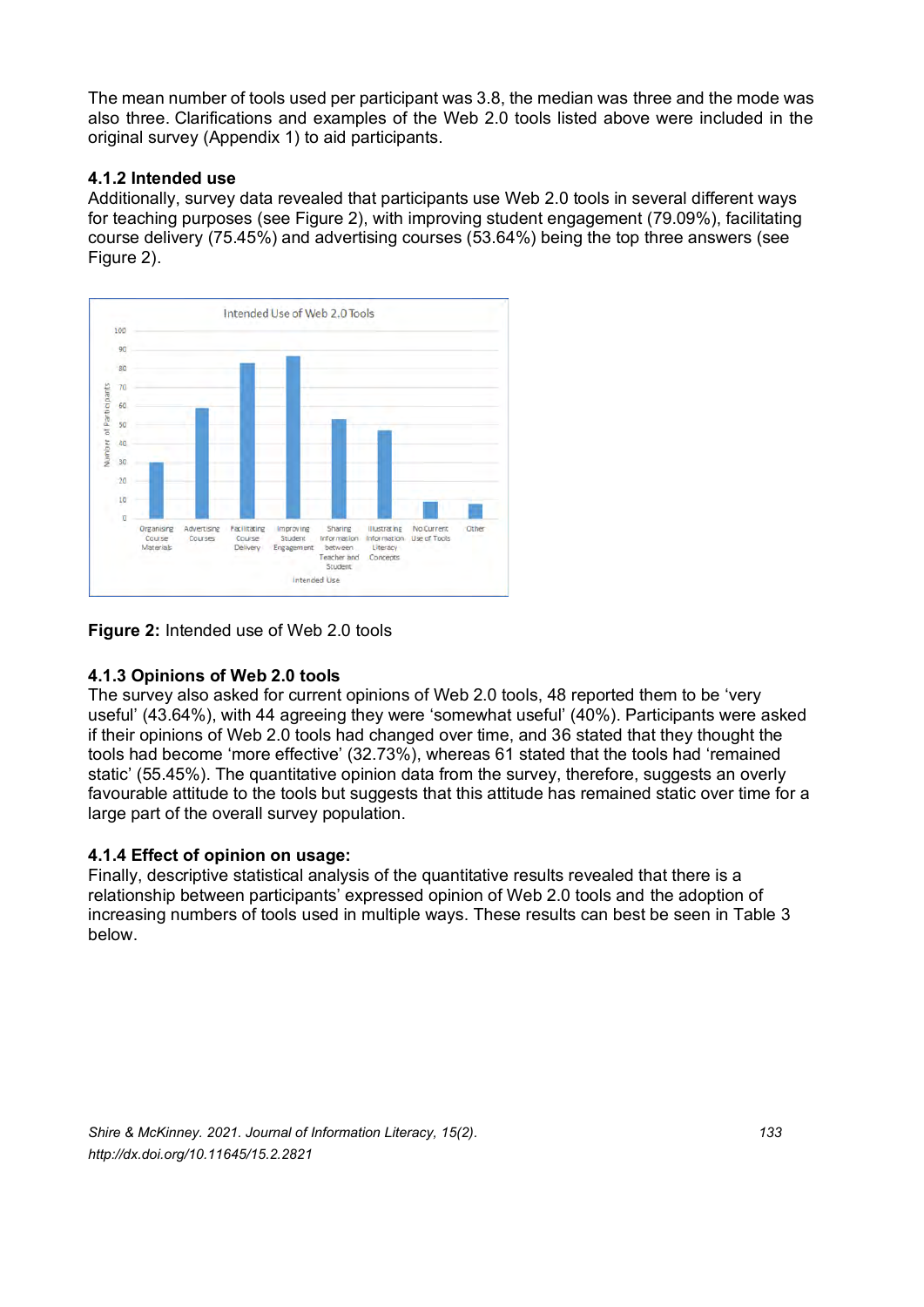**Table 3:** Effect of Participant Opinion on Web 2.0 Usage

| <b>Opinion of</b><br>Web 2.0 Tools | <b>Average Number of</b><br>Web 2.0 Tools Used<br>per Participant | <b>Average Number of</b><br><b>Cited Uses of Web 2.0</b><br><b>Tools per Participant</b> | Number of<br><b>Participants</b><br>with this<br><b>Opinion</b> |  |
|------------------------------------|-------------------------------------------------------------------|------------------------------------------------------------------------------------------|-----------------------------------------------------------------|--|
| Don't use Web<br>2.0 tools         | $\Omega$                                                          | $\mathbf 0$                                                                              | 5                                                               |  |
| Not useful                         | N/A                                                               | N/A                                                                                      | 0                                                               |  |
| Not very<br>useful                 | $\overline{2}$                                                    | $\overline{2}$                                                                           | 1                                                               |  |
| No strong<br>opinion               | 1.54                                                              | 1.36                                                                                     | 11                                                              |  |
| <b>Somewhat</b><br>useful          | 3.8                                                               | 3.55                                                                                     | 45                                                              |  |
| Very useful                        | 4.5                                                               | 4.08                                                                                     | 48                                                              |  |

This analysis demonstrates that librarians who find Web 2.0 tools 'somewhat' or 'very' useful are much more likely to adopt multiple Web 2.0 tools

## **4.2 Qualitative results**

Qualitative data from both the survey and the interviews revealed several positive aspects of using Web 2.0 tools for IL teaching, and areas where there were concerns.

## **4.2.1 Positives**

#### *Increasing engagement*

The benefit listed by the highest number of participants was the fact that they felt Web 2.0 tools could increase student engagement. In total, this benefit was mentioned 15 times in the qualitative survey and interview data with survey participants writing that that the tools 'are incredibly useful at getting engagement with students' and 'brilliant for interactivity'.

This theme was also further enhanced in the interviews. One interviewee, for example, praised the fact that Web 2.0 tools can help the library 'to connect to readers', saying:

*It lowers the barriers [between library staff and students] …we try to keep teaching informal and Web 2.0 helps with that*

## *Facilitating delivery of content*

A second positive theme from the qualitative data is the perception that Web 2.0 tools can help facilitate the delivery of teaching content to a wider audience. Several participants praised the fact that Web 2.0 tools allow them to deliver content 'at the point of need', highlighting that tools such as LibGuides and YouTube are particularly useful.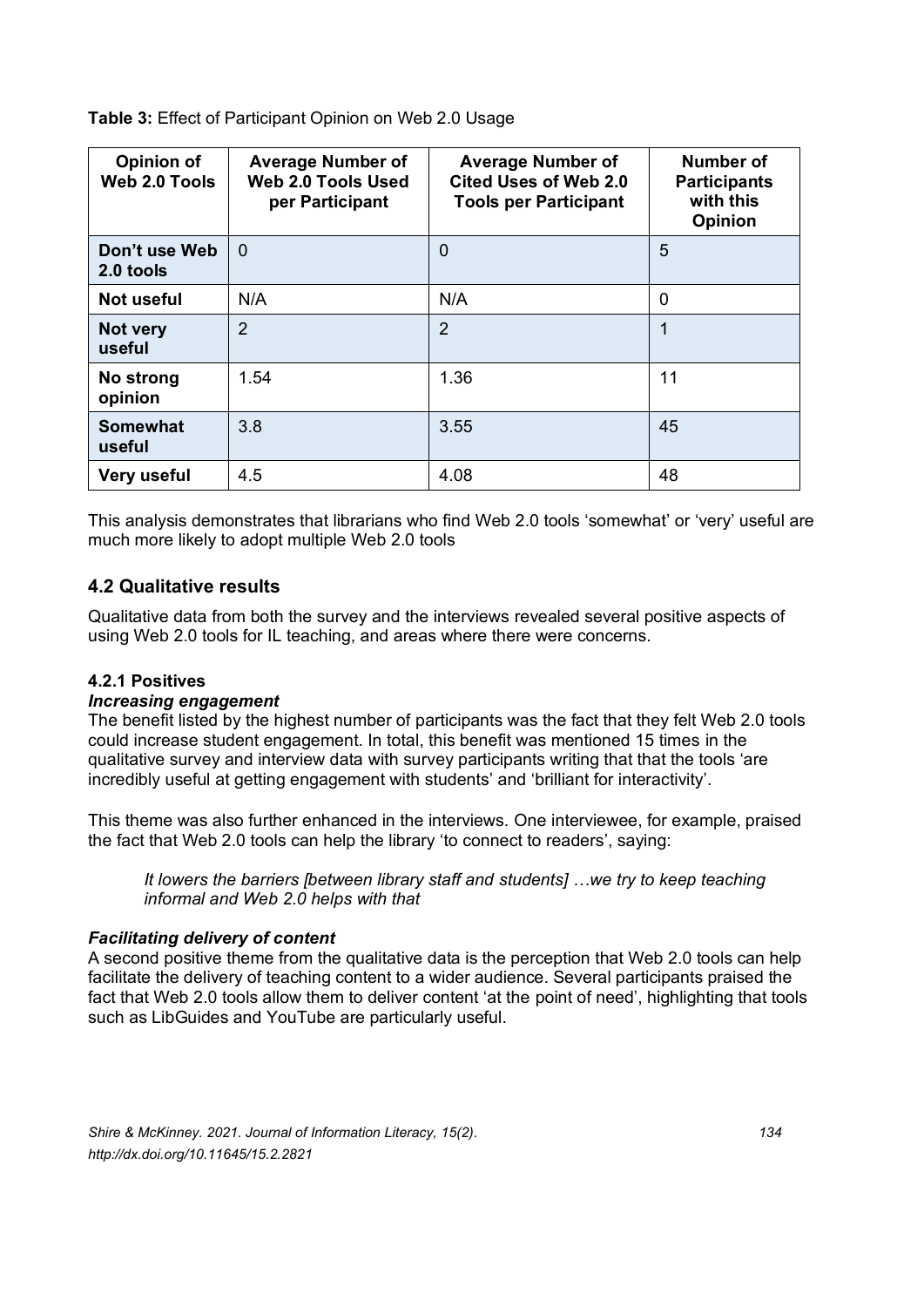#### *Varying teaching*

A third key theme raised was that Web 2.0 tools also help librarians to vary their teaching. Six survey respondents highlighted their 'variety' and one mentioned they value the tools as they make 'teaching vary from the otherwise traditional methods used in students' academic study'.

Interestingly, respondents explained further pedagogical benefits of this variance, arguing that it helps them to support all types of students. One respondent highlighted that the variety of Web 2.0 tools improves IL teaching as they make the teaching:

*...accessible in terms of ease of access, as well as accessible to people with learning support needs.* 

#### *Easier to use*

Finally, participants revealed that they now have a more positive attitude to Web 2.0 tools because they have become easier to use, even for self-confessed 'non-techies'. Librarians reported in both the survey and follow-up interviews that they find tools easier to use now because their use in education has been further explored. One interview respondent wrote that their 'understanding of how [the tools] can be used in teaching' has improved massively.

#### **4.2.2 Concerns**

#### *Need to use tools carefully*

The most widely listed concern in the survey qualitative data was the opinion that Web 2.0 tools must be used carefully and that their incorrect use can have a detrimental effect on teaching. Survey participants noted that they should be connected to a specific pedagogy, writing that they can be useful if they 'fit the pedagogical approach' but that it is important to recognise that not all students either feel comfortable using Web 2.0 technology for either personal or financial reasons as they do not have consistent access to computers and/or smartphones.

These ideas were then further explored in interviews. One interviewee discussed this concern in depth, stressing that it is important for libraries to think 'logically' about why tools are being used and that you need to develop a plan for using them instead of 'just jumping into the deep end'.

#### *Danger of appearing 'gimmicky'*

Another concern was the perception that using them for the sake of it can have a detrimental effect and make teaching 'gimmicky'. One participant, for example, mentioned that such tools can be 'a bit cringe' and when used ineffectively can become 'uncomfortable and unappealing to your target audience'. An interviewee also completely agreed with this idea, saying:

*If you try and get too gimmicky…it can cause students to take you less seriously and makes you look less professional.*

#### *Lack of time and support*

A third concern was the fact that many feel they receive inadequate training and support in using Web 2.0 tools effectively. One survey respondent, for example, highlighted that 'no local training' exists for library staff. Another respondent suggested that it would be beneficial to see 'good examples from colleagues and get help from experts' in their use.

Additionally, respondents stated they did not have enough support from senior management around the tools. One argued that they needed to 'have confidence...from managers to practise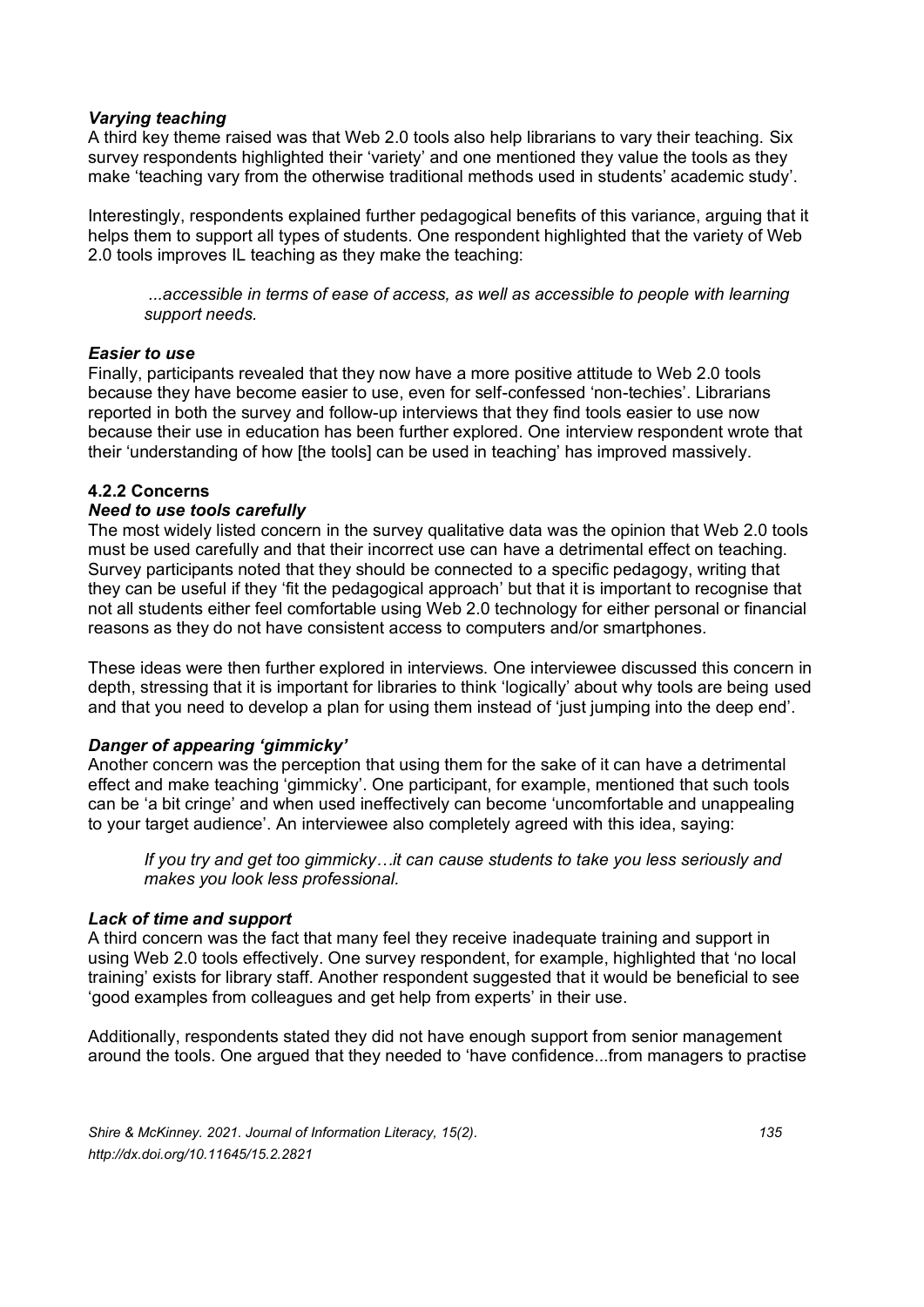and learn' and several others highlighted that the nature of their roles meant they did not have enough 'time to properly look into the full use of…Web 2.0 tools'.

#### *Web 2.0 outdated*

Finally, it is important to mention that a minority of respondents reacted negatively to the term Web 2.0 itself, reporting that they were surprised to see the term still used. One, for example, stated that they had not heard the term used 'for about 5 years' and another suggested that 'these tools are just a part of the standard web' arguing that 'they are just part of the natural workflow'. Instead, one respondent suggested that the term 'technology-enhanced learning' would perhaps be best. The fact that a certain part of the survey population reacted negatively suggests that future research in this area may need to be worded differently.

## **4.3 Summary**

This study has produced interesting data around the central research aim. In the first place, the initial quantitative data provided much needed information on the use and opinion of Web 2.0 tools for IL teaching. It reveals one larger population that actively uses the tools and has a high opinion of them and a smaller population that avoids their use and has a negative opinion of them. The subsequent qualitative data helps to explain this reality. Librarians listed many positive aspects of using the tools, such as increasing student engagement, facilitating content delivery and varying teaching. Likewise, several concerns were listed, such as a need to use the tools carefully and a lack of time and support to use them effectively.

## **5. Discussion**

Below, the results are discussed in more detail, in the context of the research literature, and are structured in relation to the research objectives of the study.

## **5.1 Ascertaining the use of specific Web 2.0 tools**

Firstly, the initial quantitative data clearly shows that most respondents used at least one Web 2.0 tool in their teaching (94.55%) and that the mean number of tools used per participant was three. Moreover, the survey provided key information on the use and popularity of specific Web 2.0 tools, which can be directly compared to Luo's study. The specific tools mentioned corresponded with three of the tools mentioned in this study (Luo, 2010,) as it also revealed that YouTube, blogs, and Wikipedia are used for IL teaching in the UK. Published in 2010, the Luo study is now rather outdated, but it is the most recent comparable study available in the literature. These results, therefore, suggest that YouTube, blogs, and Wikipedia have continued to be relevant over time.

Regarding the wider significance of these findings, it is first important to recognise that these results are not representative of the entire teaching population as responses were gained through convenience sampling. Despite these limitations, however, these results do have wider significance within the literature beyond initial comparisons with Luo. The fact that such a large proportion of the survey population utilised at least one Web 2.0 tool in their teaching and the majority used several different tools supports Allen and Taylor's (2017) argument that technology has now become near 'ubiquitous' in supporting education (p.6). Likewise, these results can be taken to support Bawack's (2019) proposal of 'blended librarianship' (p.9–10), as the use of Web 2.0 tools is clearly widespread.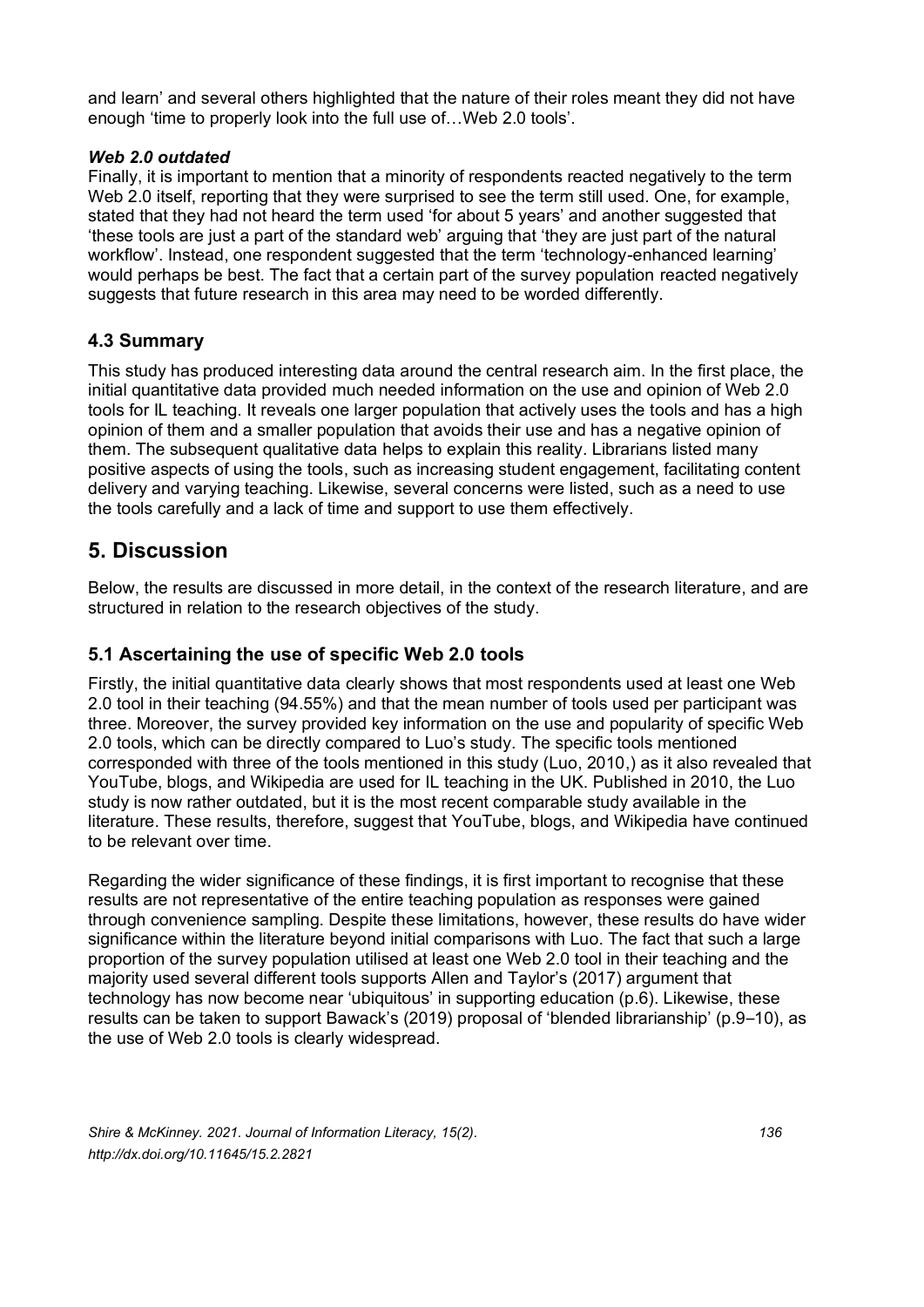## **5.2 Use of Web 2.0 tools in the classroom**

As demonstrated above, participants reported using Web 2.0 tools for several reasons, ranging from improving student engagement (79.09%) to facilitating course delivery (75.45%), advertising courses (53.64%), and illustrating IL concepts (42.73%). This study, therefore, has provided a snapshot of the variety of the uses of Web 2.0 tools by librarians in the UK.

It is particularly interesting that the most cited use of Web 2.0 tools was to encourage student engagement (mentioned by 79.09% of participants and the most cited use in qualitative data). This specific result, therefore, echoes the case study research on Web 2.0 tools that has revealed that Web 2.0 tools can increase student engagement (Funnell, 2017; Sachs et al., 2013) and demonstrates that there is wider interest for this aspect of the use of Web 2.0 tools than the limited case studies suggest.

## **5.3 Use of Web 2.0 tools and pedagogy**

Discussion around the intended use of Web 2.0 tools naturally leads to discussion around whether these tools support librarians' pedagogical choices. This fourth objective was considered necessary as the literature review clearly revealed that many proponents of Web 2.0 tools believe them to be useful as technology can aid effective constructivist pedagogy (Bobish, 2011; Favaro, 2012; Nygaard, 2015). The results from this study reveal that this objective was mostly met. As respondents may not have been familiar with the term 'constructivism', question 9 of the survey was based on Luo's results to ascertain if participants were using Web 2.0 tools in a constructivist way or not. Luo (2010) developed three levels of increasingly complex Web 2.0 use and these levels were adapted for the survey, with each use listed in increasing complexity. The first uses suggested more basic use of the tools, and the later uses more constructivist use as they involved using the tools to scaffold teaching, encourage communication and support activity-based learning.

Analysis of the results suggests a complex relationship between the use of Web 2.0 tools and pedagogy. On the one hand, the results clearly suggest that not all tools are used to support a constructivist pedagogy. Of participants, 27.27% used the tools to organise course-related material and 53.64% of participants used them to advertise courses. These uses are not related to teaching activity and therefore do not create 'the hands-on activity-based teaching' that a constructivist pedagogy promotes, as highlighted in the literature review (Keengwe et al., 2014, p.888).

On the other hand, the results do demonstrate clear evidence of complex use of the tools by large numbers. As mentioned above, 79.09% of respondents use the tools to improve student engagement in lessons, which is related to a constructivist pedagogy that tries to build an effective dialogue between student and teacher. Likewise, the fact that 48.18% of respondents use them to enable students to share information and 42.73% to illustrate IL concepts suggests that many respondents are connecting use of the tools with a constructivist pedagogy, as they are involved in creating and enhancing not only a dialogue between student and teacher, but also getting students to create and share their own thoughts.

Finally, the fact that many respondents explicitly mentioned pedagogy in the qualitative data further supports the argument that there is evidence of teaching librarians connecting their use to pedagogy. One respondent, for example, stressed the importance of focusing on 'pedagogy…to use the tools effectively' and another highlighted that the 'tools should ideally fit the pedagogical approach'. Indeed, such librarians have clearly responded to the negative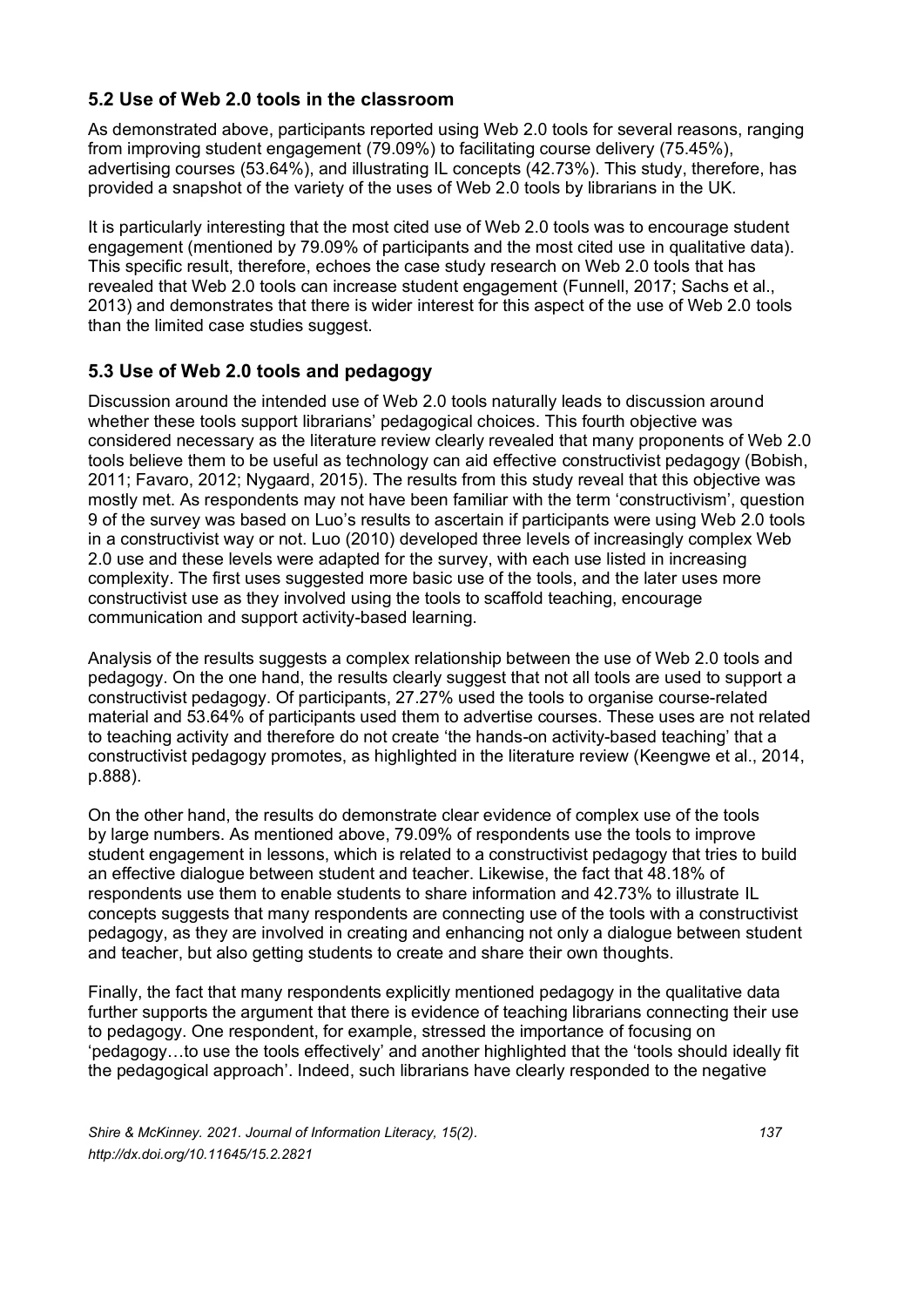arguments expressed by Dobozy et al. (2015) and Adolphus (2009) in the literature review that the tools should not just be used for the sake of it and because they are novel. The results, therefore, are again mixed. A smaller percentage of librarians are not using the tools to support pedagogy or in their teaching at all, but only for marketing and organising their teaching materials. The greater number of librarians that are using the tools in more complex ways and explicitly mentioning pedagogy, however, suggests that Nygaard (2015), Favaro (2012) and Bobish (2011) are correct to argue that the tools can support pedagogy, and particularly a constructivist one. More research will be required to ascertain whether this pattern is true across the entire population.

## **5.4 Perceptions of Web 2.0 tools**

A plethora of opinions regarding the use of Web 2.0 tools were revealed. On the one hand, initial analysis supports some negative perceptions of the tools as highlighted in the literature review. Gardois et al. (2012), for example, suggested that librarians' 'attitudes' have needed to change and more positive ones adopted to 'effectively engage' with Web 2.0 users (p.92) and Dedoato (2018) suggested that many librarians may have negative attitudes to their use. Such negative perceptions are reflected in the qualitative results, as the most mentioned negative idea around the tools was the fact that many are cautious about using them. Likewise, participants reported that not all students can be expected to understand or embrace the use of technology, so it can be detrimental, which corresponds to the negative argument expressed by Farkas (2012). One interviewee is representative of this opinion, as they stressed that they do not add anything 'to pedagogical method' and used an anecdote of a student with a dislike of technology as an example of the need to use such tools cautiously.

Despite this, the quantitative data revealed that most respondents had a positive view of the tools, as 84% of participants described them as either 'somewhat useful' or 'very useful'. The qualitative results further supported this finding, as several positive perceptions of the tools were also mentioned. These results, therefore, reveal that attitudes do not need to change across the entire sector. Indeed, further analysis of the negative perceptions identified from the qualitative data reveals that some key negative points mentioned in the preceding section could perhaps more accurately be described as frustrations, such as a lack of time and training. If anything, therefore, these results suggest that it may be the attitude of senior management towards giving staff time to experiment with new technology in teaching that needs to change, and not always that of practitioners themselves.

## **5.5 Perception and usage rates**

Finally, this study aimed to discover whether perceptions of this technology may inhibit its usage in teaching. This issue is often raised in the literature, mentioned specifically by Deodato (2018), Gardois et al. (2012) and Godwin (2008). The quantitative data revealed that there is a relationship between the opinion of survey participants and their use of tools, with the groups that have a higher opinion deciding to use more tools in a wider variety of ways (see Table 3). It is first important to note that the large difference in sample sizes between the respective opinion groups in the results means that more research followed by more complex statistical analysis is required to determine a definitive correlation. Despite this important limitation, however, there is a particularly large increase between those participants with 'no strong opinion' of the tools and those that feel they are 'somewhat useful' or 'very useful', as both the number of tools and their uses practically double. It could be argued, therefore, that initial analysis of these results supports the arguments raised by previous research.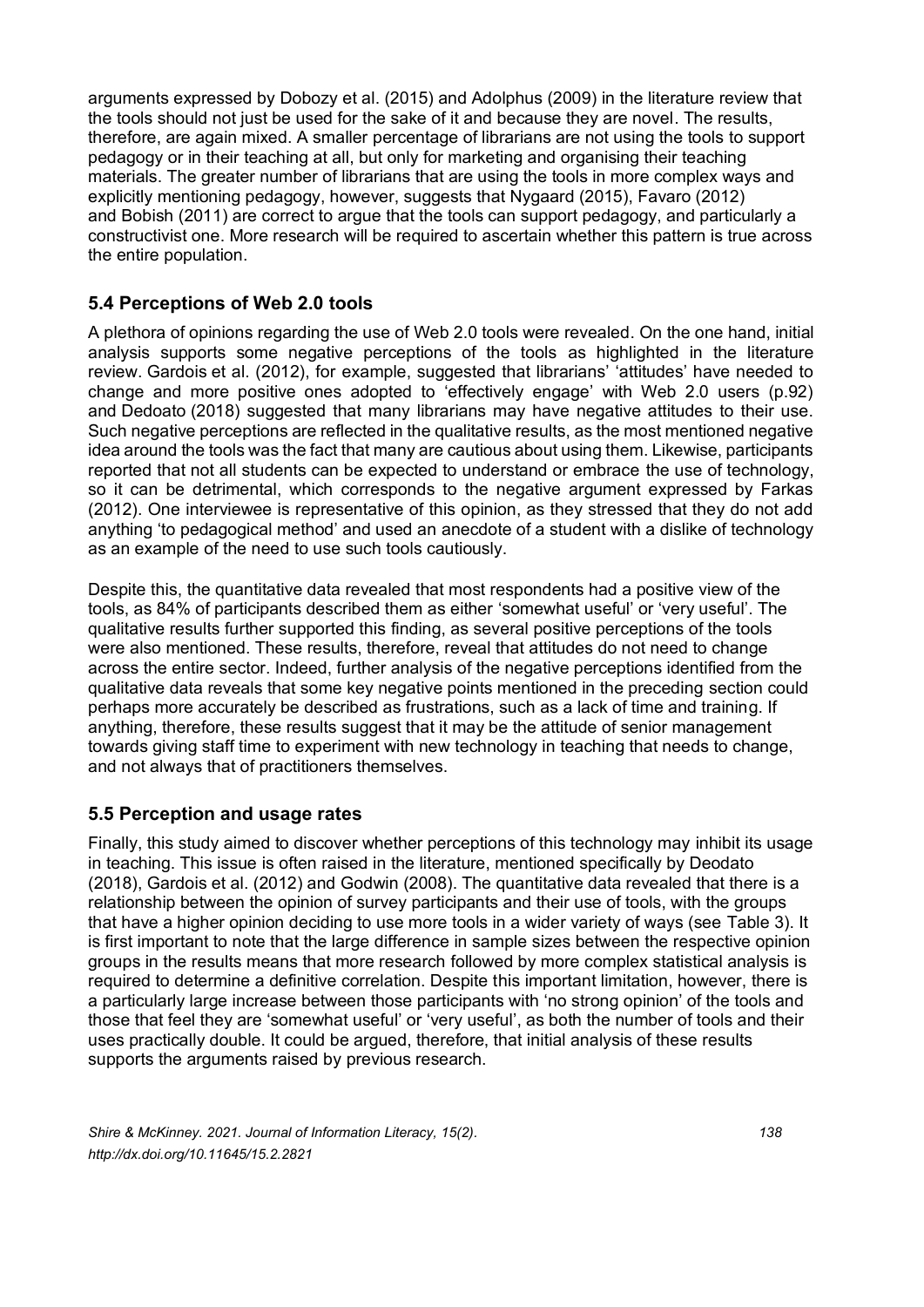Further analysis, though, reveals that the reality is more complex. Indeed, perhaps the salient point from this table is the fact that there is clearly a much smaller increase in the number of tools used and the variety of uses between the group that finds them 'somewhat useful' or 'very useful'. At first glance, this is surprising as a higher use of the tools would perhaps be expected from those with the highest opinion if perceptions had such an important impact. This situation is where the qualitative data is perhaps most useful as it directly complements the quantitative data. As highlighted above, some of the negative perceptions of Web 2.0 tools mentioned in the qualitative data, such as time pressures and a lack of institutional support, can best be described as frustrations rather than negative perceptions per se. Consequently, the results suggest that these barriers to usage may also play an important role. The interview data also provides further credence to this argument. One interviewee reported that they would use the tools more if they had 'enough time' to experiment. Likewise, another suggested that their institution could also 'be a bit more proactive' at supporting Web 2.0 use within teaching.

This study therefore suggests that Deodato (2018), Gardois et al. (2012) and Godwin (2008) are correct to argue that perceptions can impact decisions to use Web 2.0 tools. However, results indicate that the focus should not necessarily be on negative perceptions inhibiting their use. There is initial evidence for this reality, but the combined results firstly reveal that most participants have a positive opinion of Web 2.0 tools for teaching and that this encourages them to use the technology more, and in ever complex ways. Secondly, the results also suggest that other factors, such as a lack of time to experiment with tools and senior management support, may also play a role in the ways that librarians interact with these tools for IL teaching. More research is required to explore the widespread effect of such barriers and whether this pattern can be considered representative of the entire country.

## **6. Conclusion**

This research aimed to study the adoption and perception of Web 2.0 tools amongst librarians that teach IL at university libraries in the UK. Based on the analysis of the quantitative and qualitative data, it can be concluded that the adoption and perception of such technology across the country is mixed. As detailed above, however, further analysis reveals the following conclusions:

1.) That most of the participant group actively use Web 2.0 tools and suppositions from the data reveal that large numbers use them to support a chosen pedagogy, believing this usage to be beneficial for their teaching.

2.) That there is a smaller group with the opposite opinion, as they avoid using and actively dislike using the tools for teaching.

3.) That there is a third group that considers the tools to be beneficial but may not utilise them as much as they want due to other barriers, such as a lack of time and support from senior management.

4.) That there is a relationship between librarians' perceptions of these tools and their use, as librarians' reporting a higher opinion of the tools used them more and in wider ways in their teaching.

The results from this study, therefore, suggest that widespread complex use of Web 2.0 tools in IL teaching is neither hype nor reality in UK university libraries. Instead, the real use of Web 2.0 tools falls somewhere in between these extremes. In the data, there is evidence of complex use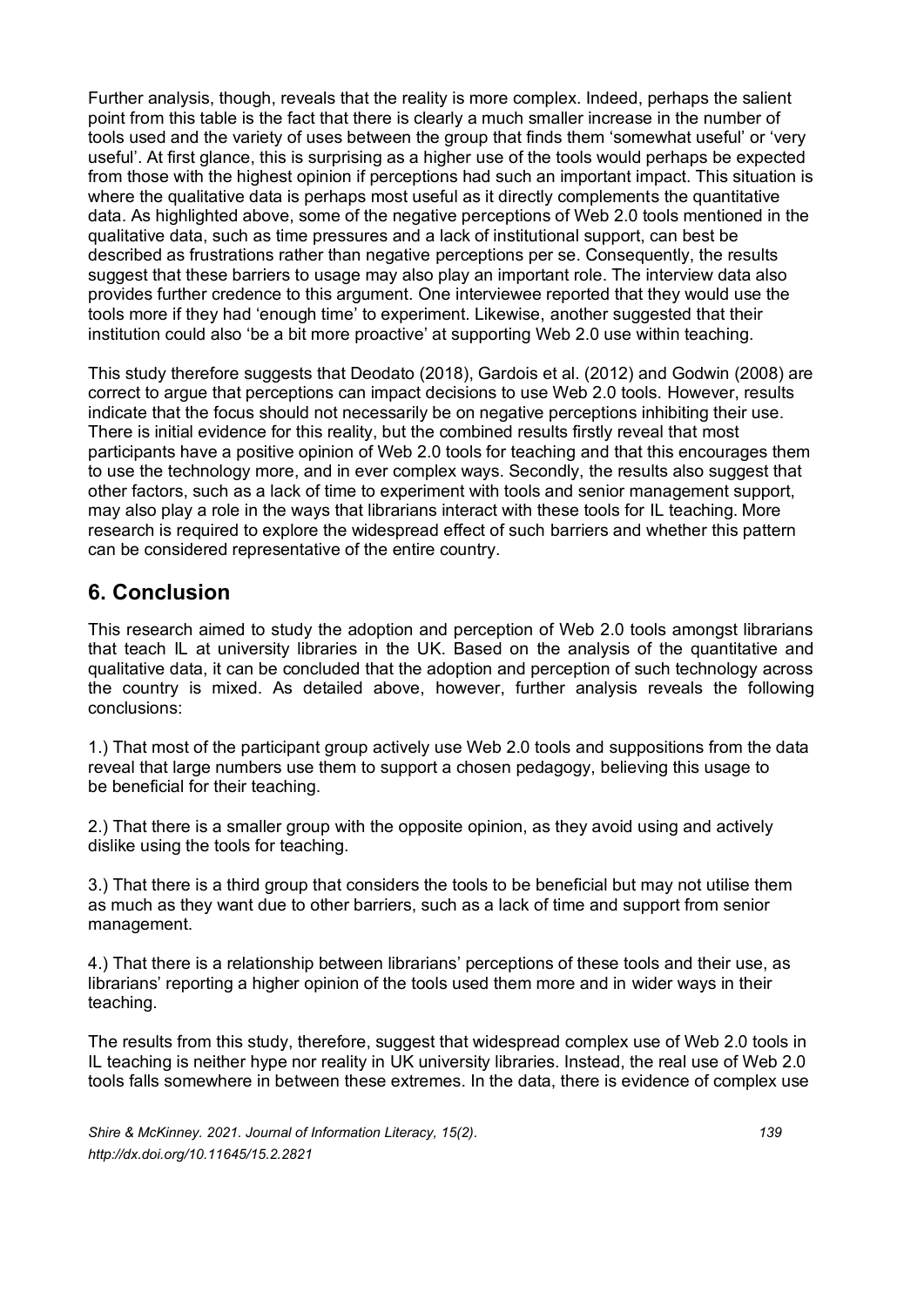amongst a large part of the study population and many librarians clearly have a positive opinion of the benefits they can have on teaching. On the other hand, however, it is clear that a smaller group of librarians have chosen to not use the tools and that many provide valid criticisms and concerns of their use in teaching, revealing that the most complex uses of the tools have not yet become reality across the entire teaching population.

## **6.1 Future research**

The results from this investigation have only started to address what was an important gap in the literature. Future research, therefore, is required and should aim to address methodological issues. Firstly, a study using systematic sampling would aid these results significantly, as it would 'give the most reliable representation of the whole population' (Walliman, 2006, p.76). Secondly, as Robson and McCartan (2016) point out, observation of individual teaching sessions could be advantageous in future study, as 'interview and questionnaire responses are notorious for discrepancies between what people say they have done...and what they actually did' (p.320).

Additionally, the discussion suggested that other factors, such as a lack of time and support from management, could affect Web 2.0 usage. Future research could therefore aid this study by exploring these barriers in more detail. Likewise, the research revealed that the term "Web 2.0" has multiple meanings for different people, so future research could use updated terminology such as 'technology-enhanced learning' to expand the research scope further. Finally, the results of this study suggest a relationship between perception of Web 2.0 tools and usage, but future research could expand on these results by widening the number of survey participants and then performing more detailed statistical analysis to establish if a clear correlation exists.

## **6.2 Wider significance**

Despite this need for future research, these initial results are useful for both practitioners and LIS researchers. Practitioners can firstly use the results to improve teaching, as they reveal the most popular tools and the most common uses. Likewise, the range of qualitative responses gathered on the perceptions of Web 2.0 tools is of interest, as they recommend that librarians carefully consider how they use the tools and connect them with an underlying pedagogy. Indeed, this study is particularly recommended for practitioners wishing to implement a constructivist pedagogy, as the study both introduces the concept and demonstrates practical ways that practitioners can use these tools to support this pedagogy, such as using them to enable students to interact with the teacher and each other, or using them to improve student engagement.

Finally, research into the use of technology within IL teaching will continue to gain in importance into the future. Indeed, Web 2.0 technology is part of a wider trend towards the increasing use of technology-enhanced learning throughout university libraries (Pinfield et al., 2017) and the higher education sector (Dunn & Kennedy, 2019). As such, this study is particularly useful not only to researchers interested in Web 2.0 applications, but also to researchers interested in the ways that librarians interact with technology at a more general level. The fact that the use and perception of Web 2.0 technology is mixed is particularly useful for such researchers, as it can be compared with new technological developments as they arise. Librarians that teach IL will continue to face new technological developments – especially as the current coronavirus pandemic can close traditional classroom spaces and makes remote learning a necessity. This study, therefore, provides a sound introduction into the ways that teaching librarians have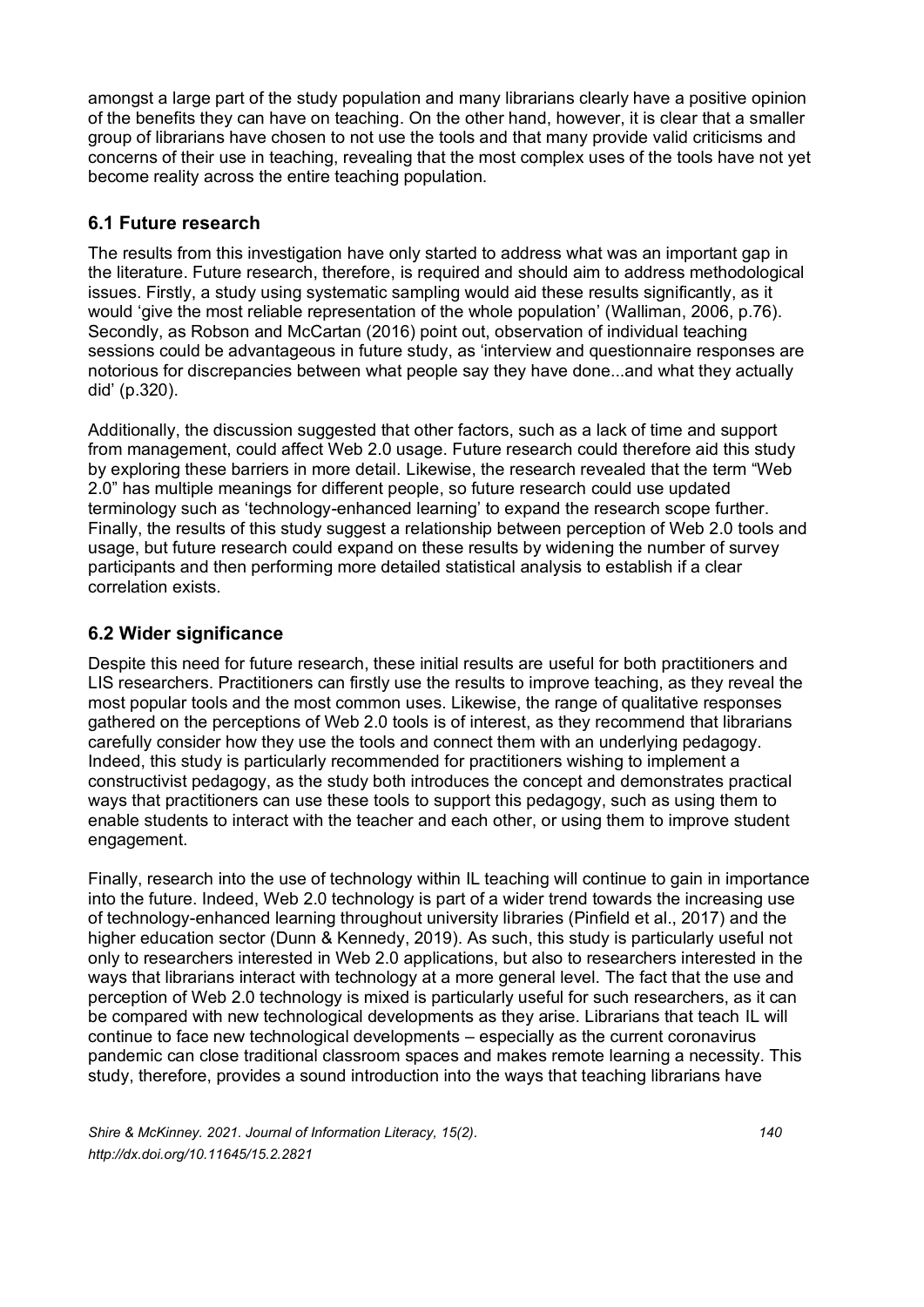reacted, and indeed continue to react, to the changes brought about by the Web 2.0 revolution.

## **References**

Adolphus, M. (2009). Using the web to teach information literacy. *Online*, *33*(4), 20–25.

Allen, L. E., & Taylor, D. M. (2017). The role of the academic Library Information Specialist (LIS) in teaching and learning in the 21st century. *Information Discovery and Delivery*, *45*(1), 1–9. <https://doi.org/10.1108/IDD-09-2016-0030>

Battaglia, M. (2008). Convenience sampling. In P. Lavrakas (Ed.), *Encyclopedia of survey research methods* (pp.148–149). SAGE Publications.

Bawack, R. (2019). Academic libraries in Cameroon in the digital age. *Library Philosophy and Practice*, 1–13.

Bell, J., & Waters, S. (2014). Doing your research project: A guide for first-time researchers (6th ed.). McGraw-Hill Education.

Bernier, R.R. (2010, June 20–23). *Using LibGuides as a Web 2.0 content management system and a collaboration tool for engineering librarians* [Conference presentation]. ASEE 2010 Annual Conference & Exposition, Louisville, Kentucky, United States. <https://core.ac.uk/download/pdf/268182568.pdf>

Blank, G., & Reisdorf, B. (2012). The participatory web: A user perspective on Web 2.0. *Information, Communication & Society: Communication and Information Technologies Section (ASA) Special Issue, 15*(4), 537–554. <https://doi.org/10.1080/1369118X.2012.665935>

Bobish, G. (2011). Participation and pedagogy: Connecting the social Web to ACRL Learning Outcomes. *Journal of Academic Librarianship*, *37*(1), 54–63. <https://doi.org/10.1016/j.acalib.2010.10.007>

Bodleian Libraries. (2020). *Workshops and classes: Bodleian iSkills*. Bodleian Libraries. Retrieved March 3, 2020, from:<https://libguides.bodleian.ox.ac.uk/workshops>

Bond, M., Zawacki-Richter, O., & Kerres, M. (2020). Mapping research in student engagement and educational technology in higher education: A systematic evidence map. *International Journal of Educational Technology in Higher Education, 17*(1), 1–30. <https://doi.org/10.1186/s41239-019-0176-8>

Bryman, A. (2012). *Social research methods* (4th ed.). Oxford University Press.

Cambridge Libraries. (2020). *Library training*. Cambridge Libraries. Retrieved March 3, 2020, from:<https://www.libraries.cam.ac.uk/training>

CILIP Information Literacy Group. (2018). *Definitions and models: What is Information Literacy?* Retrieved March 3, 2020, from:<https://infolit.org.uk/definitions-models/>

Click, A., & Petit, J. (2010). Social networking and Web 2.0 in information literacy. *The International Information & Library Review, 42*(2), 137–142.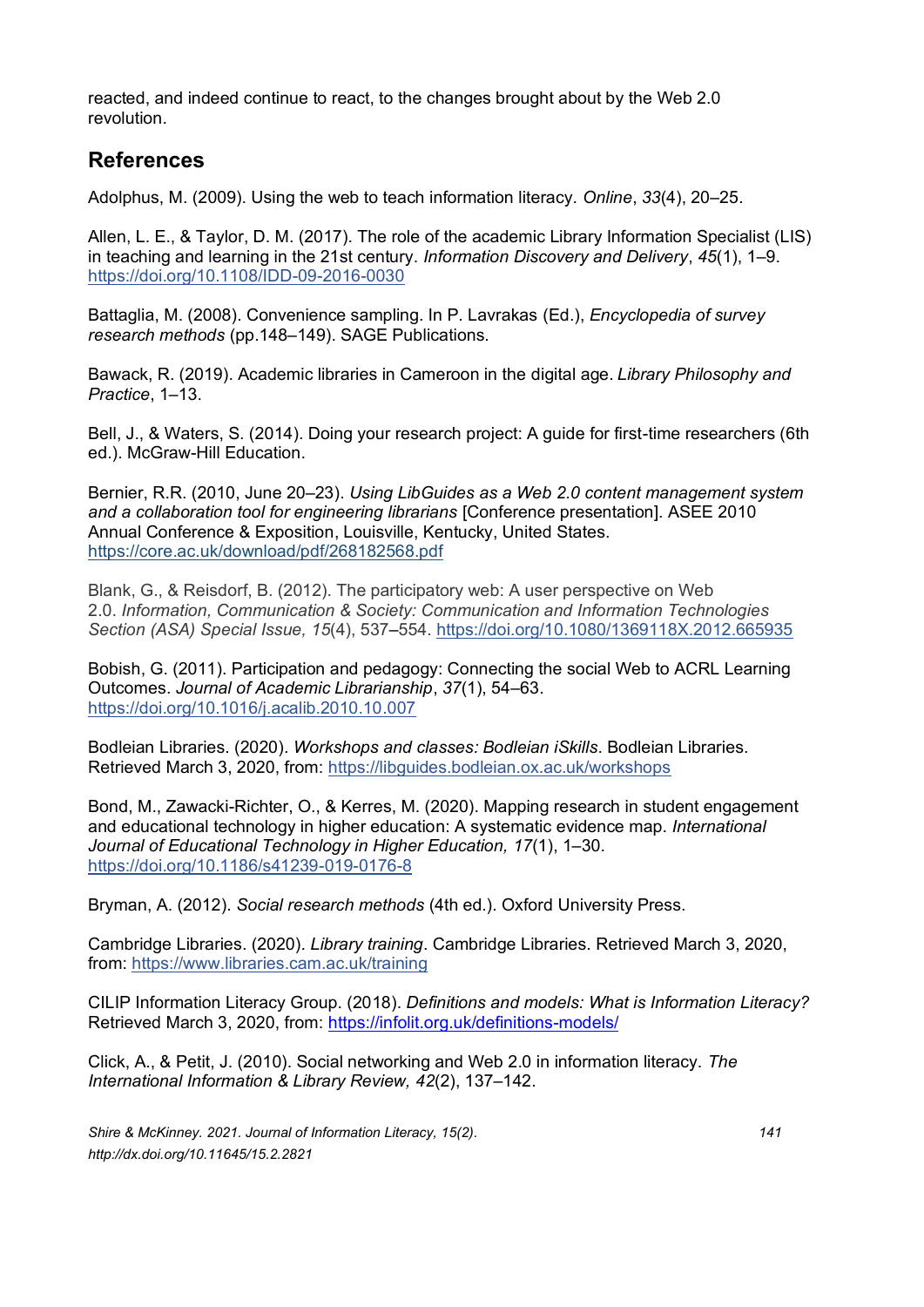<https://doi.org/10.1016/j.iilr.2010.04.007>

Creswell, J. (2014). *Research design: Qualitative, quantitative, and mixed methods approaches* (4th ed.). SAGE Publications.

Deodato, J. (2014). The patron as producer: Libraries, web 2.0, and participatory culture. *Journal of Documentation*, *70*(5), 734–758.<https://doi.org/10.1108/JD-10-2012-0127>

Deodato, J. (2018). Overhyped fad or missed opportunity? A history of academic libraries and the social web. *Journal of Web Librarianship, 12*(1), 1–27. [https://doi.org/10.1080/19322909.2017.1390424](https://doi.org/10.1080/19322909.2017.1390424 )

Dobozy, E., Mullaney, J., & Gibson, D. (2015), 'Look at these new gadgets!' The Achilles' heel of technology-enhanced learning'. In J. Branch, P. Bartholomew, & C. Nygaard (Eds.), *Technology-enhanced learning in higher education* (Learning in higher education series) (pp.79–96). Libri Publishing.

Dunn, T.J., & Kennedy, M. (2019). Technology enhanced learning in higher education; motivations, engagement and academic achievement. *Computers & Education, 137*, 104–113. <https://doi.org/10.1016/j.compedu.2019.04.004>

Fade, S. (2004). Using interpretative phenomenological analysis for public health nutrition and dietetic research: A practical guide. *Proceedings of the Nutrition Society, 63*(4), 647–653.

Farkas, M. (2012). Participatory technologies, pedagogy 2.0 and information literacy. *Library Hi Tech, 30*(1), 82–94.<https://doi.org/10.1108/07378831211213229>

Favaro, S. (2012). Information literacy and knowledge management tools for first year students. In R. Gwyer, R. Stubbings & G. Walton (Eds.), *The road to information literacy: Librarians as facilitators of learning* (IFLA publications; 157) (pp.215–224). De Gruyter Saur.

Funnell, P. (2017). Using audience response systems to enhance student engagement and learning in information literacy teaching. *Journal of Information Literacy*, *11*(2), 28–50. <https://doi.org/10.11645/11.2.2238>

Gardois, P., Colombi, N., Grillo, G., & Villanacci, M. C. (2012). Implementation of Web 2.0 services in academic, medical and research libraries: A scoping review. *Health Information & Libraries Journal*, *29*(2), 90–109[. https://doi.org/10.1111/j.1471-1842.2012.00984.x](https://doi.org/10.1111/j.1471-1842.2012.00984.x) 

Gersch, B., Lampner, W., & Turner, D. (2016). Collaborative metaliteracy: Putting the new information literacy framework into (digital) practice. *Journal of Library & Information Services in Distance Learning: The Seventeenth Distance Library Services Conference Proceedings: Part 1, 10*(3-4), 199–214. <https://doi.org/10.1080/1533290X.2016.1206788>

Godwin, P. (2008). Conclusion. In P. Godwin and J. Parker (Eds.), *Information literacy meets library 2.0* (pp.165–182). Facet Publishing.

Godwin, P. (2009). Information literacy and Web 2.0: Is it just hype? *Program: Electronic Library and Information Systems, 43*(3), 264–274.<https://doi.org/10.1108/00330330910978563>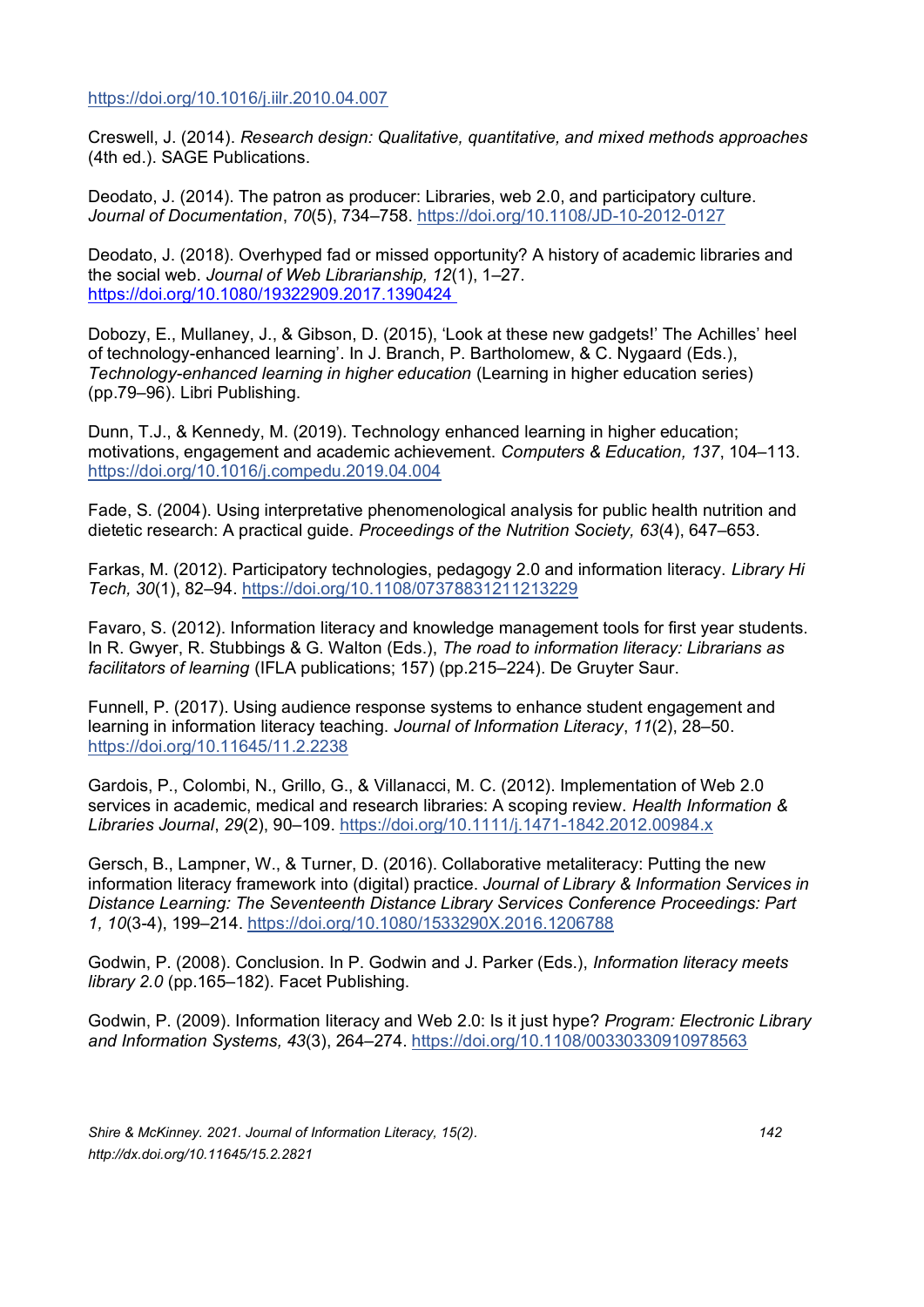Joint, N. (2010). Web 2.0 and the library: A transformational technology? *Library Review*, *59*(7), 489–497.<https://doi.org/10.1108/00242531011065082>

Keengwe, J., Onchwari, G., & Agamba, J. (2014). Promoting effective e-learning practices through the constructivist pedagogy. *Education and Information Technologies*, *19*(4), 887–898. <https://doi.org/10.1007/s10639-013-9260-1>

Luo, L. (2010). Web 2.0 integration in information literacy instruction: An overview. *Journal of Academic Librarianship, 36*(1), 32–40.<https://doi.org/10.1016/j.acalib.2009.11.004>

McLoughlin, C., & Alam, S. (2014). A case study of instructor scaffolding using web 2.0 tools to teach social informatics. *Journal of Information Systems Education*, *25*(2), 125–136.

McNicol, S. (2015). Modelling information literacy for classrooms of the future. *Journal of Librarianship and Information Science, 47*(4), 303–313. <https://doi.org/10.1177/0961000614526612>

Nygaard, C. (2015). Rudiments of a Strategy for Technology-Enhanced University Learning. In J. Branch, P. Bartholomew, & C. Nygaard (Eds.), *Technology-enhanced learning in higher education* (Learning in higher education series) (pp.31–49). Libri Publishing.

O'Reilly, T. (2007). *[What is Web 2.0: Design patterns and business models for the next](https://ideas.repec.org/p/pra/mprapa/4578.html)  [generation of software](https://ideas.repec.org/p/pra/mprapa/4578.html)* [\(MPRA Paper](https://ideas.repec.org/s/pra/mprapa.html) No. 4578). Munich University Library. [https://mpra.ub.uni](https://mpra.ub.uni-muenchen.de/4578/1/MPRA_paper_4578.pdf)[muenchen.de/4578/1/MPRA\\_paper\\_4578.pdf](https://mpra.ub.uni-muenchen.de/4578/1/MPRA_paper_4578.pdf)

Pinfield, S., Cox, A., & Rutter, S. (2017). *Mapping the future of academic libraries: A report for SCONUL*. Society of College, National and University Libraries. <http://eprints.whiterose.ac.uk/125508>

Robson, C., & McCartan, K. (2016). *Real world research: A resource for users of social research methods in applied settings* (4<sup>th</sup> ed.). John Wiley & Sons.

Rose, C. (2011). The security implications of ubiquitous social media. *International Journal of Management and Information Systems, 15*(1), 35–40.

Rutledge, L., & Lemire, S. (2017). Broadening boundaries: Opportunities for information literacy instruction inside and outside the classroom. *Portal: Libraries and the Academy*, *17*(2), 347– 362.<https://doi.org/10.1353/pla.2017.0021>

Sachs, D. E., Langan, K. A., Leatherman, C. C., & Walters, J. L. (2013). Assessing the effectiveness of online information literacy tutorials for millennial undergraduates. *College & Undergraduate Libraries*, *20*(3-4), 327–351.<https://doi.org/10.1080/10691316.2013.829365>

Sheffield University Library. (2020). *Research skills and critical thinking: Workshops.* University of Sheffield. Retrieved March 3, 2020, from: <https://www.sheffield.ac.uk/library/infoskillsworkshops>

Singh, M. (2015). Literature published on web 2.0 technologies in libraries: A bibliometric study. *Collnet Journal of Scientometrics and Information Management*, *9*(2), 251–262. <https://doi.org/10.1080/09737766.2015.1069963>

*Shire & McKinney. 2021. Journal of Information Literacy, 15(2). 143 http://dx.doi.org/10.11645/15.2.2821*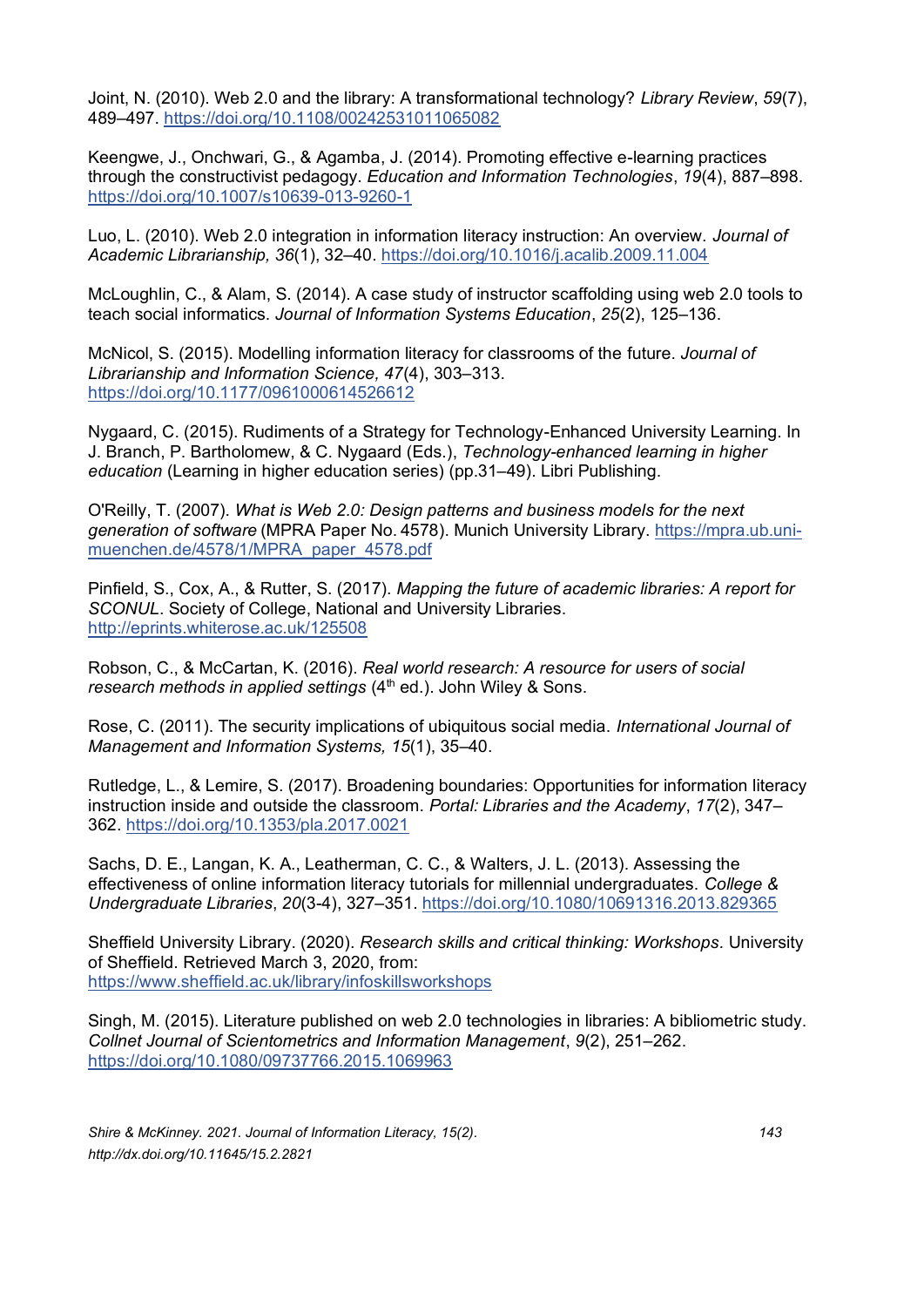Siwach, A. K., & Malik, S. K. (2019). Use of electronic resources by science faculty and researchers in selected North Indian Universities. *Library Philosophy and Practice,* 1–25.

SmartSurvey. (2019). *Product Tour*. SmartSurvey. Retrieved February 10, 2019, from: <https://www.smartsurvey.co.uk/tour>

Spiranec, S., & Zorica, M. (2010). Information Literacy 2.0: Hype or discourse refinement? *Journal of Documentation, 66*(1), 140–153.<https://doi.org/10.1108/00220411011016407>

Teddlie, C., & Tashakkori, A. (2009). *Foundations of mixed methods research: Integrating quantitative and qualitative approaches in the social and behavioral sciences*. Sage.

UNESCO. *COVID-19 educational disruption and response*. UNESCO. Available at: <https://en.unesco.org/covid19/educationresponse>

Walliman, N. (2006). *Social research methods* (SAGE course companions). Sage.

Whittaker, S., & Dunham, J. (2009). Experimenting with Web 2.0 to cultivate information literacy within a medical ethics, law and human rights course. *Journal of Information Literacy*, *3*(1), 51– 59.<https://doi.org/10.11645/3.1.213>

Wright Joe. J. (2015) Assessment of social media in the library: Guidelines for administrators, *Journal of Library Administration*, *55*(8), 667–680, <https://doi.org/10.1080/01930826.2015.1085251>

Yi, Z. (2014). Australian academic librarians' perceptions of effective Web 2.0 tools used to market services and resources. *The Journal of Academic Librarianship*, *40*(3-4), 220–227. <https://doi.org/10.1016/j.acalib.2014.02.009>

## **Appendix**

**Appendix 1:** Distributed survey questions

**Web 2.0 tools and IL Instruction in UK University Libraries: Hype or Reality?**

#### **Survey Questions**





*Shire & McKinney. 2021. Journal of Information Literacy, 15(2). 144 http://dx.doi.org/10.11645/15.2.2821*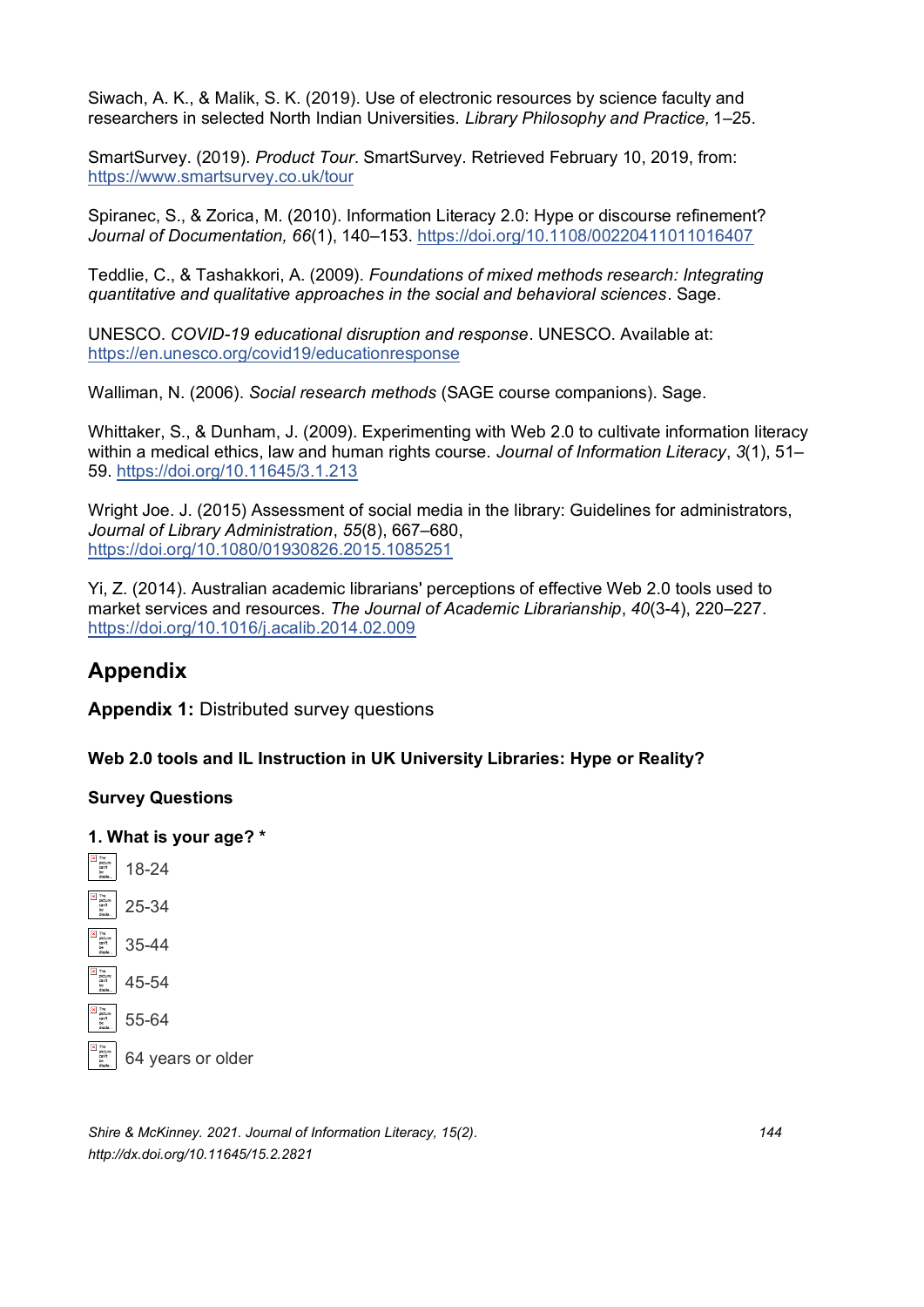## **2. How long have you been teaching IL? \***

| $\times$ The<br>picture<br>can't<br>be<br>displa.           | Less than one year                      |
|-------------------------------------------------------------|-----------------------------------------|
| $\times$ The<br>picture<br>can't<br>be<br>dionla            | One to three years                      |
| The<br>$\pmb{\times}$<br>picture<br>can't<br>be<br>displa.  | Three to five years                     |
| $\times$ The<br>picture<br>can't<br>be.<br>displa.          | Five to ten years                       |
| $x$ The<br>picture<br>can't<br>be<br>disnin                 | Ten years or more                       |
|                                                             | 3. Who do you most often teach IL to? * |
| x The<br>picture<br>can't<br>be<br>displa.                  | Undergraduate Students                  |
|                                                             |                                         |
| x The<br>picture<br>can't<br>be.<br>disnia                  | Postgraduate Students                   |
| $x$ The<br>picture<br>can't<br>be.<br>disnia                | <b>Both</b>                             |
| The<br>$\pmb{\times}$<br>picture<br>can't<br>be.<br>displa. | Other (please specify):                 |
|                                                             |                                         |

## **4. What is the format of your IL classes? (Please select all that apply) \***

- $\begin{array}{c} \hline \textbf{x} \\ \text{picture} \\ \text{point} \end{array}$ Formal credit courses that last a semester/term
	- Non-credit sessions that are part of a formal course
	- Both credit and non-credit courses
	- Independent in-house workshops offered by the library
- The<br>picture<br>can't<br>be Induction sessions offered by the library

#### **5. What is the delivery mode of your IL teaching? \***

Face-to-face

**Online** 

Both of the above

**6. Which Web 2.0 tools (if any) do you CURRENTLY use in any part of your teaching? (Please select all that apply) Use of Web 2.0 Tools could include their use when preparing or advertising sessions, delivering content online, or during a live teaching session. \***



Facebook

Facebook Live

*Shire & McKinney. 2021. Journal of Information Literacy, 15(2). 145 http://dx.doi.org/10.11645/15.2.2821*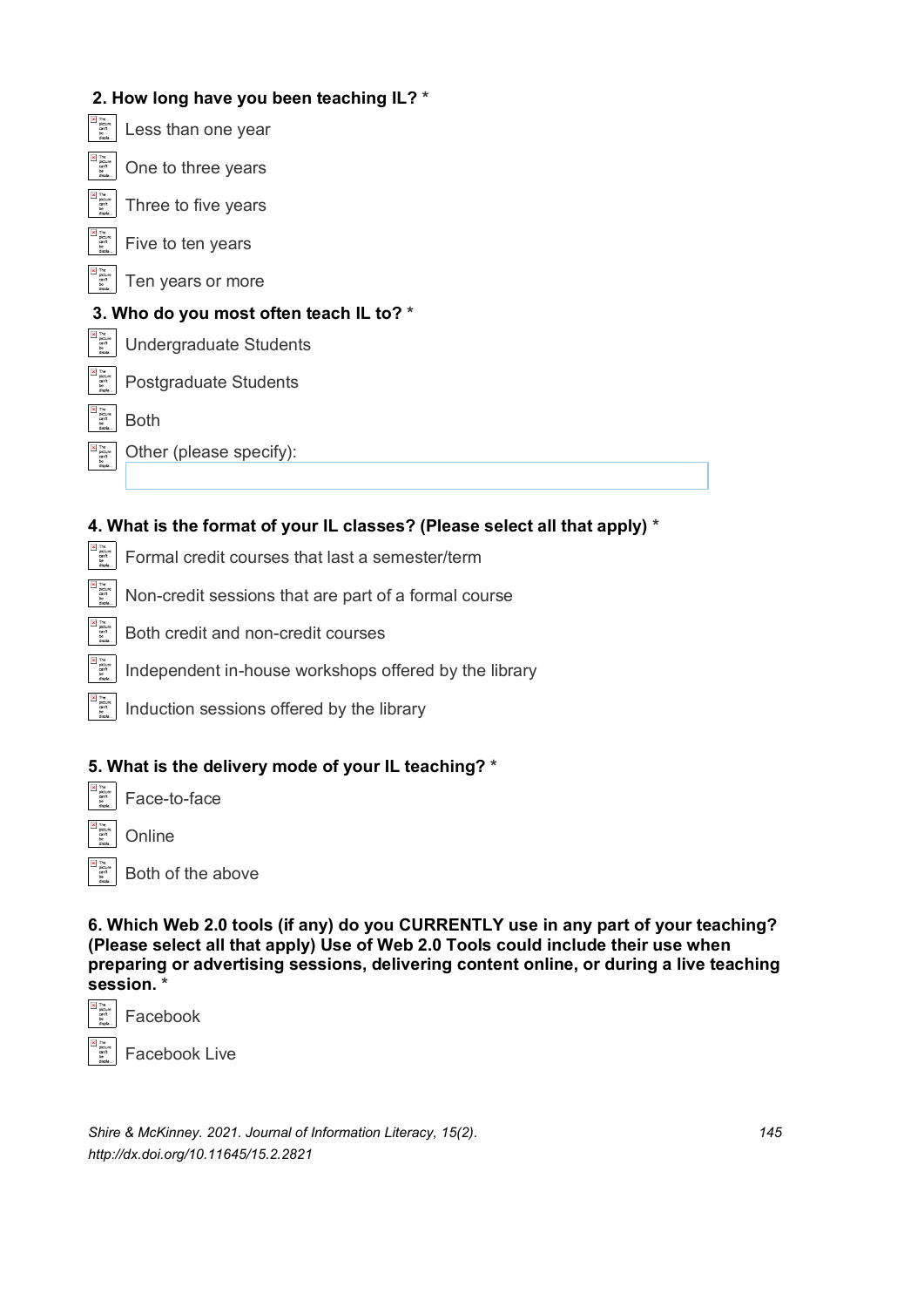| Online quiz software such as Kahoot or Turning point |
|------------------------------------------------------|
|                                                      |
|                                                      |
|                                                      |
|                                                      |

**7. Which Web 2.0 tools did you use in any part of your teaching IN THE PAST, but no longer use? (Please select all that apply) Use of Web 2.0 Tools could include their use when preparing or advertising sessions, delivering content online, or during a live teaching session. \***

| ×<br>The<br>picture<br>can't<br>be<br>displa                    | Facebook                                             |
|-----------------------------------------------------------------|------------------------------------------------------|
| ×<br>The<br>picture<br>can't<br>be.<br>disnin                   | Facebook Live                                        |
| $\pmb{\times}$<br>The<br>picture<br>can't<br>be<br>displa.      | Twitter                                              |
| ×<br>The<br>picture<br>can't<br>be<br>displa                    | Instagram                                            |
| $\pmb{\times}$<br>The<br>picture<br>can't<br>be<br>displa       | LibGuides                                            |
| $\pmb{\times}$<br>The<br>picture<br>can't<br>bė<br>displa.      | YouTube                                              |
| $\pmb{\times}$<br>The<br>picture<br>can't<br>be<br>displa.      | <b>Blogs</b>                                         |
| $\pmb{\times}$<br>The<br>picture<br>.<br>can't<br>be<br>displa. | VLEs (such as Blackboard or Canvas)                  |
| $\pmb{\times}$<br>The<br>picture<br>can't<br>be<br>displa       | Wikipedia                                            |
| $\pmb{\times}$<br>The<br>picture<br>can't<br>be<br>disnia       | Online quiz software such as Kahoot or Turning point |
| The<br>×<br>picture<br>can't<br>be<br>disnis                    | None of the above                                    |
| $\pmb{\times}$<br>The<br>picture<br>can't<br>be<br>displa       | Other (please specify):                              |
|                                                                 |                                                      |

*Shire & McKinney. 2021. Journal of Information Literacy, 15(2). 146 http://dx.doi.org/10.11645/15.2.2821*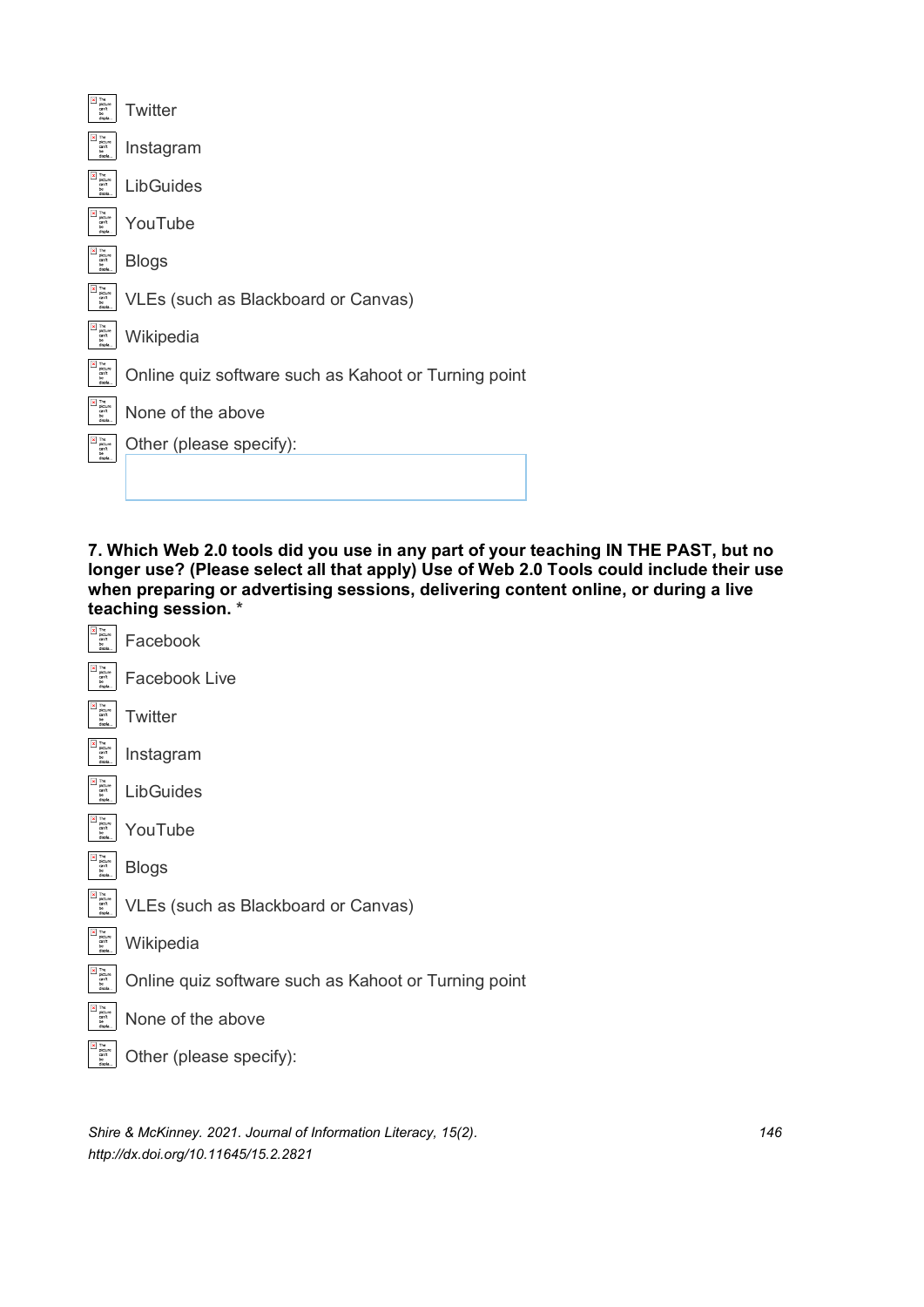|                                                                                                                                                                                                                                                                                                                                                                                                                                                                                             | 8. When have you used any Web 2.0 tools? (Please select all that apply) *                                                                                    |
|---------------------------------------------------------------------------------------------------------------------------------------------------------------------------------------------------------------------------------------------------------------------------------------------------------------------------------------------------------------------------------------------------------------------------------------------------------------------------------------------|--------------------------------------------------------------------------------------------------------------------------------------------------------------|
| $\begin{array}{c} \hline \mathbf{x} \\ \mathbf{p}) \\ \mathbf{q} \\ \mathbf{q} \\ \mathbf{q} \\ \mathbf{b} \\ \mathbf{d} \end{array}$                                                                                                                                                                                                                                                                                                                                                       | 2007-2010                                                                                                                                                    |
| $\begin{array}{c} \hbox{\bf x} \quad \mbox{The} \\ \hbox{picture} \\ \hbox{curl} \\ \hbox{be} \\ \hbox{d}sph. \end{array}$                                                                                                                                                                                                                                                                                                                                                                  | 2011-2014                                                                                                                                                    |
| $\begin{array}{c} \hbox{\bf x} \quad \mbox{The} \\ \hbox{picture} \\ \hbox{cm} \quad \mbox{right} \\ \hbox{be} \\ \hbox{d} \sinh. \end{array}$                                                                                                                                                                                                                                                                                                                                              | 2015-Present                                                                                                                                                 |
| $\begin{tabular}{ c c } \hline \hline \textbf{X} & \textbf{The} \\ \hline \textbf{p} & \textbf{p} & \textbf{other} \\ \textbf{can't} & \textbf{be} \\ \textbf{d} & \textbf{a} & \textbf{right} \end{tabular}$                                                                                                                                                                                                                                                                               | <b>Never</b>                                                                                                                                                 |
|                                                                                                                                                                                                                                                                                                                                                                                                                                                                                             | 9. What do you use these Web 2.0 tools for? (Please select all that apply) *                                                                                 |
| The<br>picture<br>can't<br>be<br>displa                                                                                                                                                                                                                                                                                                                                                                                                                                                     | To organize course-related material for your own purposes                                                                                                    |
| The<br>picture<br>can't<br>be<br>disple                                                                                                                                                                                                                                                                                                                                                                                                                                                     | To advertise courses to students                                                                                                                             |
| The<br>picture<br>can't<br>be<br>displa                                                                                                                                                                                                                                                                                                                                                                                                                                                     | To facilitate the delivery of content to students                                                                                                            |
| $\begin{array}{ll}\n\boxed{\textbf{x} & \text{The} \\ \text{picture} & \text{right.} \\ \boxed{\textbf{x} & \text{picture} \\ \boxed{\textbf{a} & \text{right}}\n\end{array}$                                                                                                                                                                                                                                                                                                               | To improve student engagement                                                                                                                                |
| $\begin{array}{l} \hline \textbf{M} \\ \text{picture} \\ \text{right} \\ \text{right} \\ \text{display} \\ \text{display} \end{array}$                                                                                                                                                                                                                                                                                                                                                      | To enable students to share information with yourself and classmates                                                                                         |
| $\begin{tabular}{ c c } \hline \textbf{X} & \textbf{The} \\ \hline \textbf{picture} \\ \textbf{in} \\ \textbf{out} \\ \textbf{in} \\ \textbf{in} \\ \textbf{in} \\ \textbf{in} \\ \textbf{in} \\ \textbf{in} \\ \textbf{in} \\ \textbf{in} \\ \textbf{in} \\ \textbf{in} \\ \textbf{in} \\ \textbf{in} \\ \textbf{in} \\ \textbf{in} \\ \textbf{in} \\ \textbf{in} \\ \textbf{in} \\ \textbf{in} \\ \textbf{in} \\ \textbf{in} \\ \textbf{in} \\ \textbf{in} \\ \textbf{in} \\ \textbf{in}$ | To illustrate IL concepts during teaching (such as using the problem of Fake News on Social<br>Media to illustrate the importance of evaluating information) |
| $\begin{tabular}{ c c } \hline \textbf{x} & \textbf{The} \\ \hline \textbf{picture} & \textbf{other} \\ \textbf{right} & \textbf{be} \\ \textbf{be} & \textbf{disph.} \\ \hline \end{tabular}$                                                                                                                                                                                                                                                                                              | I don't use Web 2.0 tools in my teaching currently                                                                                                           |
| $\begin{tabular}{ c c } \hline \hline \textbf{X} & \textbf{The} \\ \hline \textbf{picture} \\ \textbf{right} \\ \hline \textbf{right} \\ \hline \textbf{be} \\ \textbf{display} . \hline \end{tabular}$                                                                                                                                                                                                                                                                                     | Other (please elaborate):                                                                                                                                    |
|                                                                                                                                                                                                                                                                                                                                                                                                                                                                                             |                                                                                                                                                              |

## **10. How useful do you think Web 2.0 tools are? \***

|  | $\left \frac{m_{\text{max}}}{2m_{\text{max}}}\right $ I don't use Web 2.0 tools |  |
|--|---------------------------------------------------------------------------------|--|
|  |                                                                                 |  |

- $\begin{array}{|l|}\hline \mathbb{F}_{\text{outer}}^{\text{inter}}\\ \hline \mathbb{F}_{\text{other}}^{\text{inter}}\\ \hline \end{array}$  Not useful at all
- $\begin{array}{c} \overline{\left[\mathbb{E}\right]^{n\circ}_{\text{gen.}}}}\\ \overline{\left[\mathbb{E}\right]^{n\circ}_{\text{gen.}}}\end{array} \text{Not very useful}$

 $\begin{array}{|l|}\hline \text{N}^{\text{The number}}\\ \text{N}^{\text{B}}_{\text{B}}\text{C}^{\text{B}}\text{C}^{\text{B}}\end{array} \bigg|{\color{red}}$  No strong opinion

 $\begin{array}{c} \boxed{\textbf{x}} \\ \text{picture} \\ \text{right} \\ \text{be} \\ \text{display} \end{array}$ Somewhat useful

Very useful

Why do you think this? Please comment below:

*Shire & McKinney. 2021. Journal of Information Literacy, 15(2). 147 http://dx.doi.org/10.11645/15.2.2821*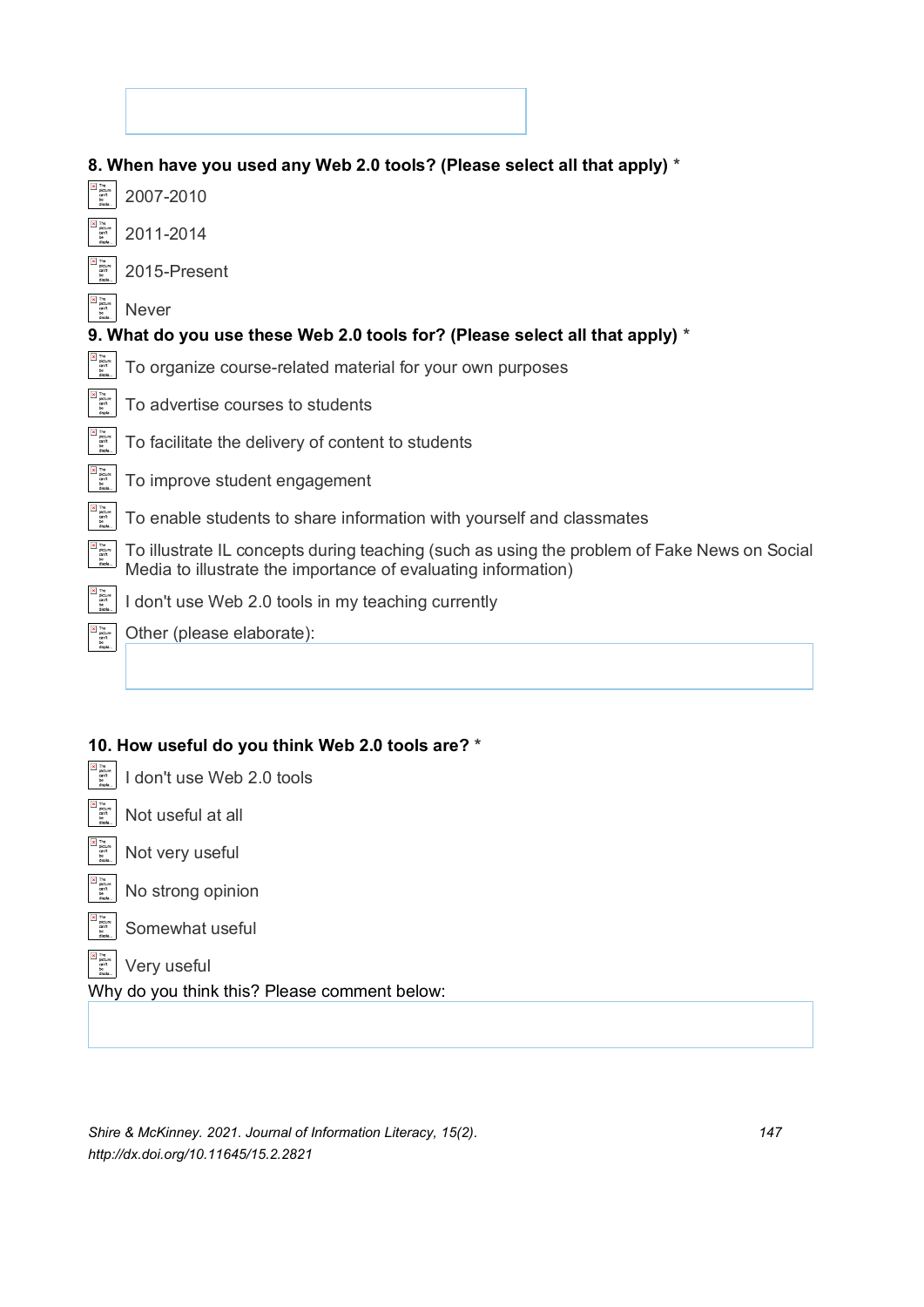### **11. Has this opinion changed in recent years? \***

The<br>
picture<br>
can't<br>
be Now feel that Web 2.0 tools are much more effective

Now feel that Web 2.0 tools are more effective

Stayed the same

Now feel that Web 2.0 tools are less effective

Now feel that Web 2.0 tools are much less effective

Why do you think this? Please comment below:

**12. Is there anything else you would like to say about the use of Web 2.0 Tools to teach IL ? This question is optional** 

**13. Would you be willing to take part in a short follow-up interview? This follow-up interview will last 15-20 minutes and will include questions aimed to enhance the data you have provided in this survey and gain more of an insight into your perceptions of Web 2.0 tools and their effectiveness over time. \***

## No

If yes, please provide your name and email address:

**N.B This information will only be used to invite you to interview. Once the interview has been completed, all personal data will be anonymised in the written report and deleted.** 

#### **Appendix 2:** Interview Schedule

- 1. What Web 2.0 tools do you use in your teaching?
- 2. Tell me about how you use web 2.0 tools in teaching.

#### Prompts:

- What has affected your decision to use or not use them?
- Are you using these tools more during teaching sessions?
- Or are you using them to help you prepare sessions?
- Are you using them to publish more content online as the internet becomes more prevalent in society?